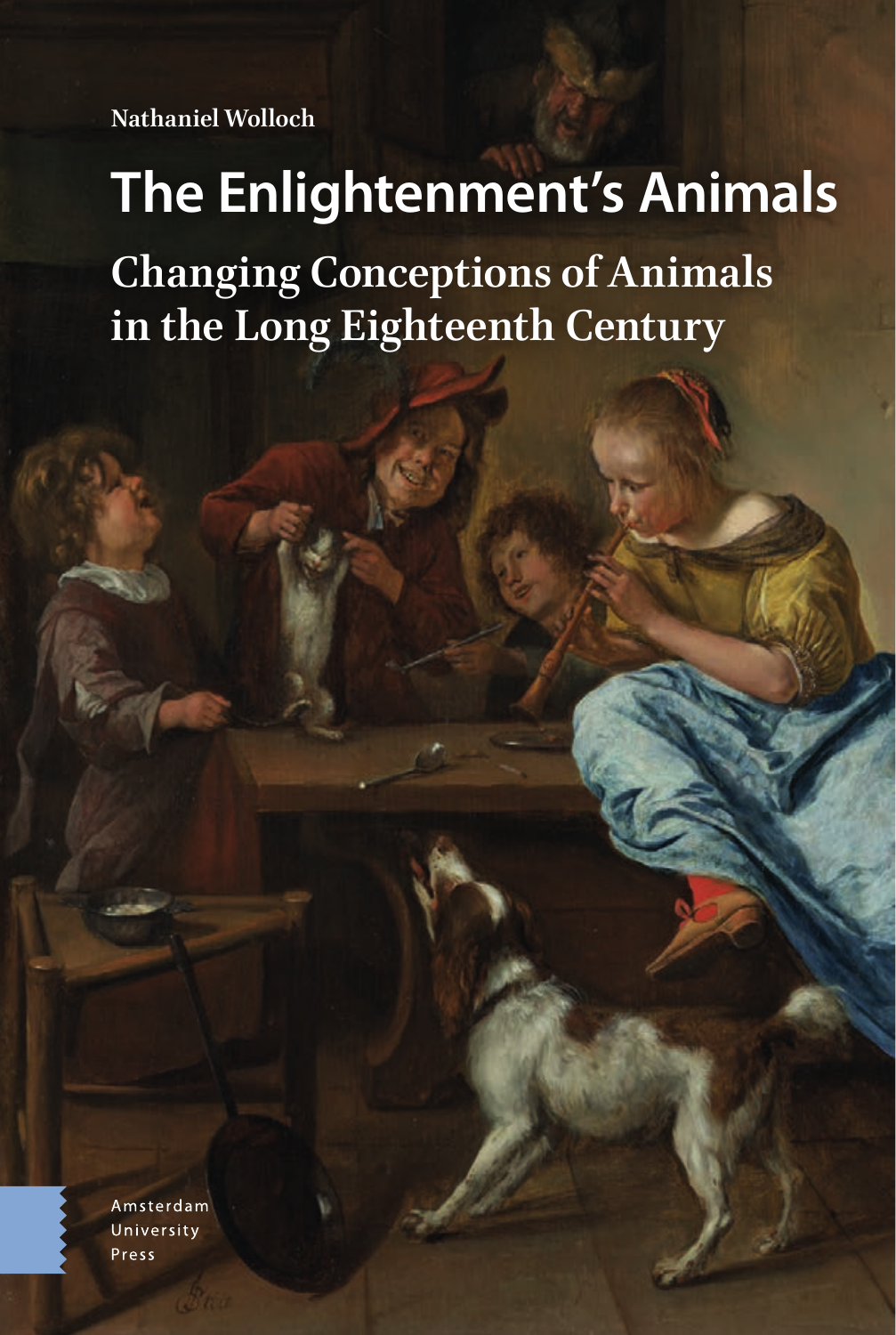The Enlightenment's Animals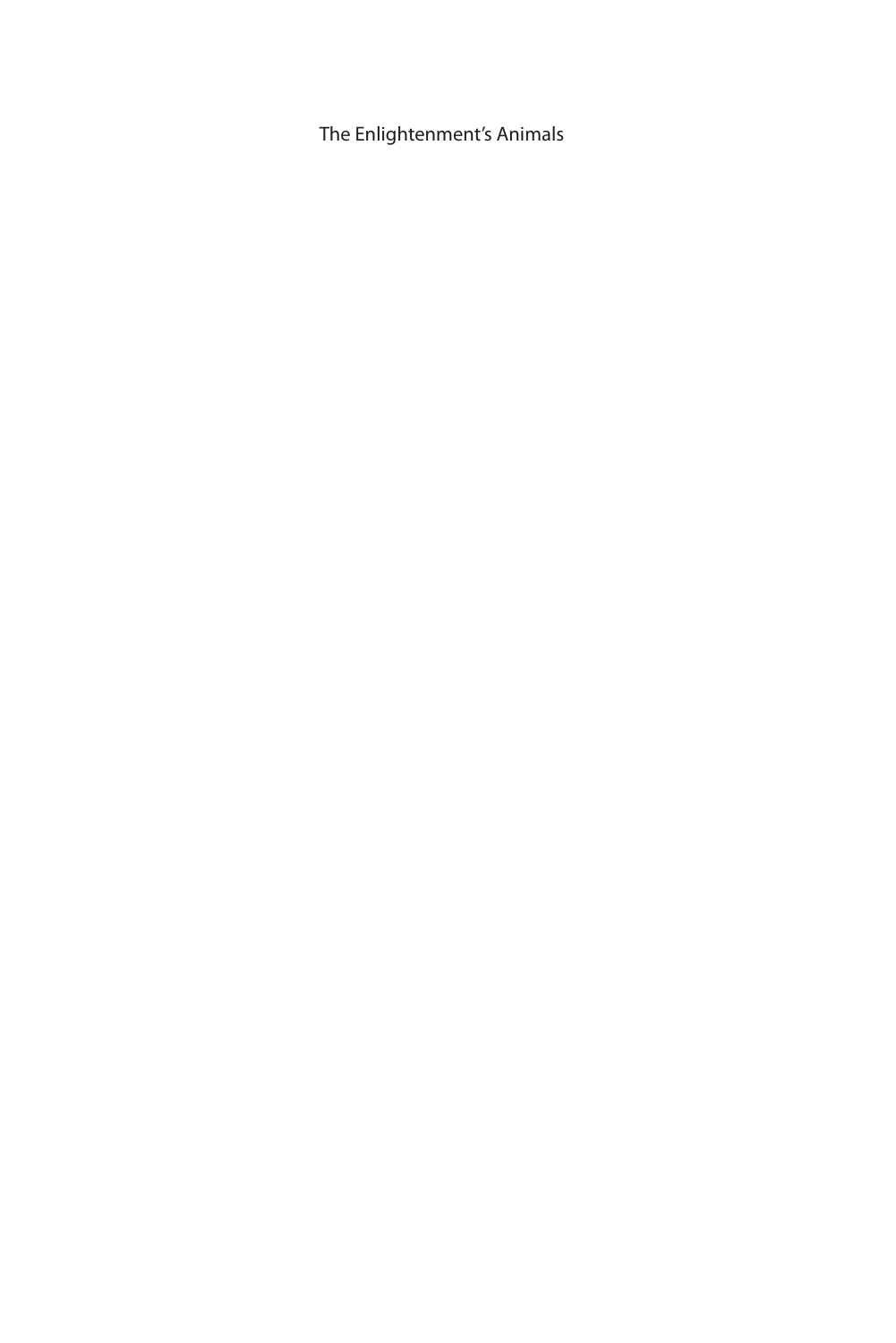## The Enlightenment's Animals

*Changing Conceptions of Animals in the Long Eighteenth Century*

*Nathaniel Wolloch*

Amsterdam University Press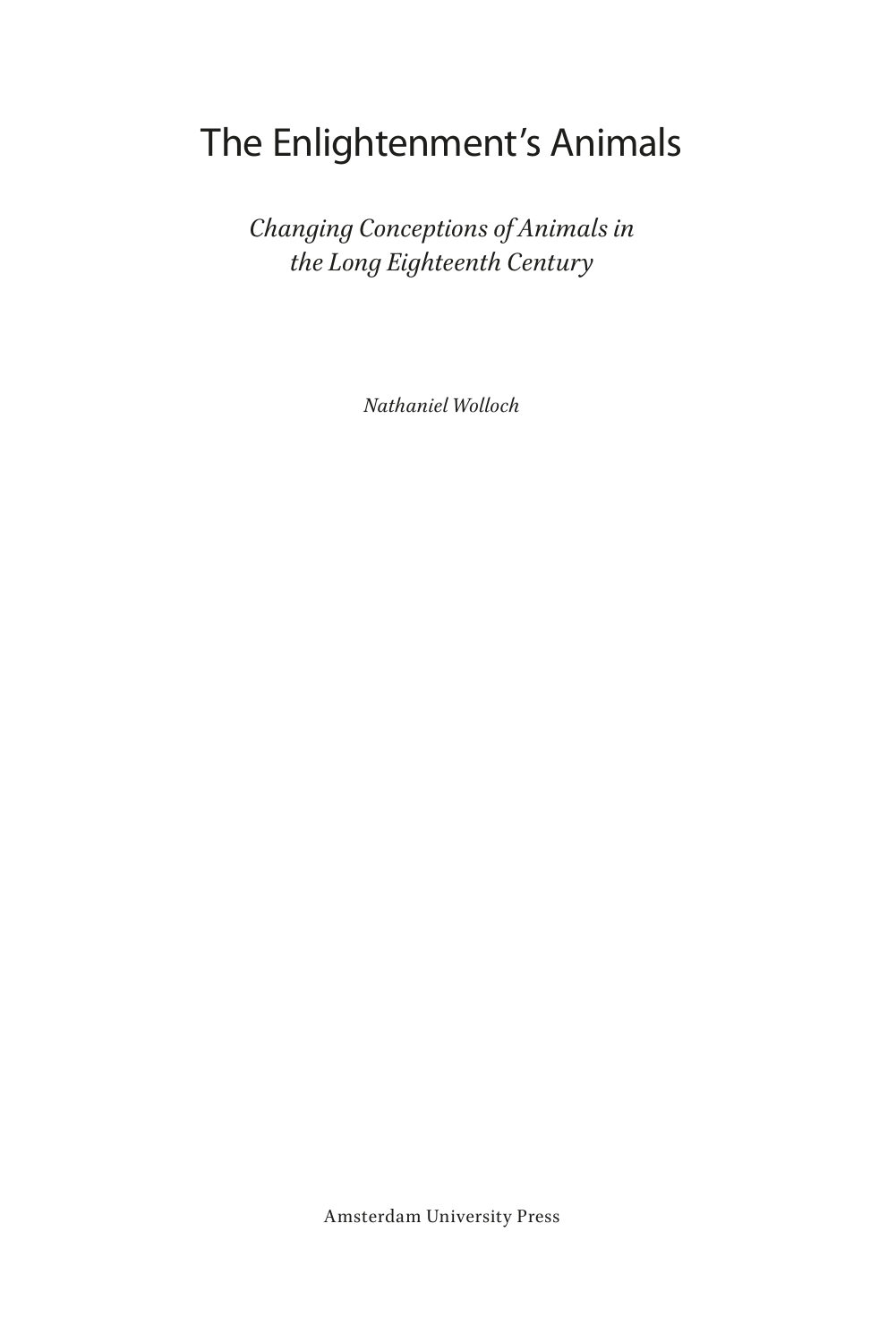Cover illustration: Jan Steen, *Children Teaching a Cat to Dance*, also known as *The Dancing Lesson*, 1660-1679, oil on canvas, 26.8 x 23.2 in. Rijksmuseum, Amsterdam

Cover design: Coördesign, Leiden Typesetting: Crius Group, Hulshout

isbn 978 94 6298 762 3 e-isbn 978 90 4853 932 1 (pdf) DOI 10.5117/9789462987623 nur 685

© Nathaniel Wolloch / Amsterdam University Press B.V., Amsterdam 2019

All rights reserved. Without limiting the rights under copyright reserved above, no part of this book may be reproduced, stored in or introduced into a retrieval system, or transmitted, in any form or by any means (electronic, mechanical, photocopying, recording or otherwise) without the written permission of both the copyright owner and the author of the book.

Every effort has been made to obtain permission to use all copyrighted illustrations reproduced in this book. Nonetheless, whosoever believes to have rights to this material is advised to contact the publisher.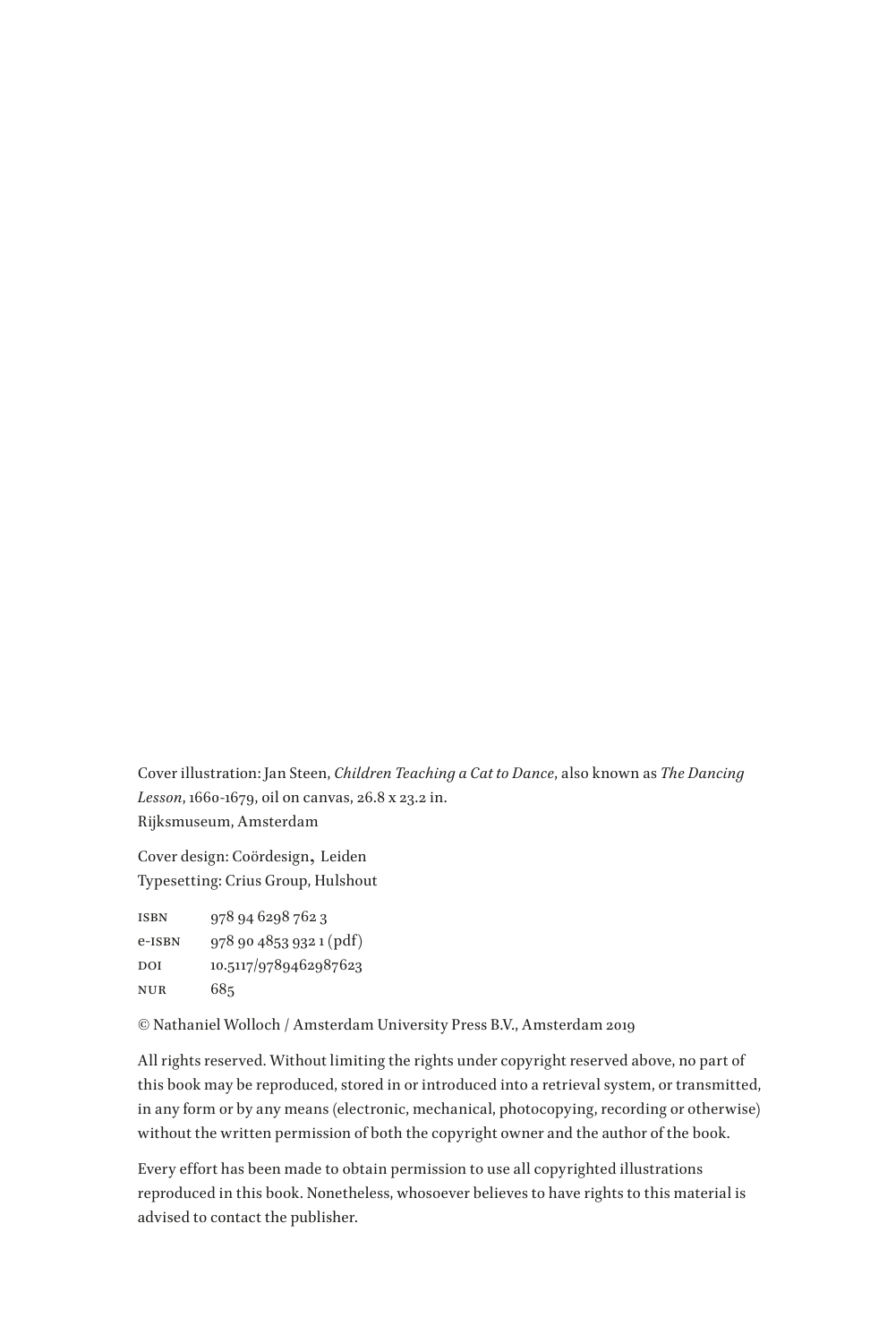*To Naomi and Jonathan*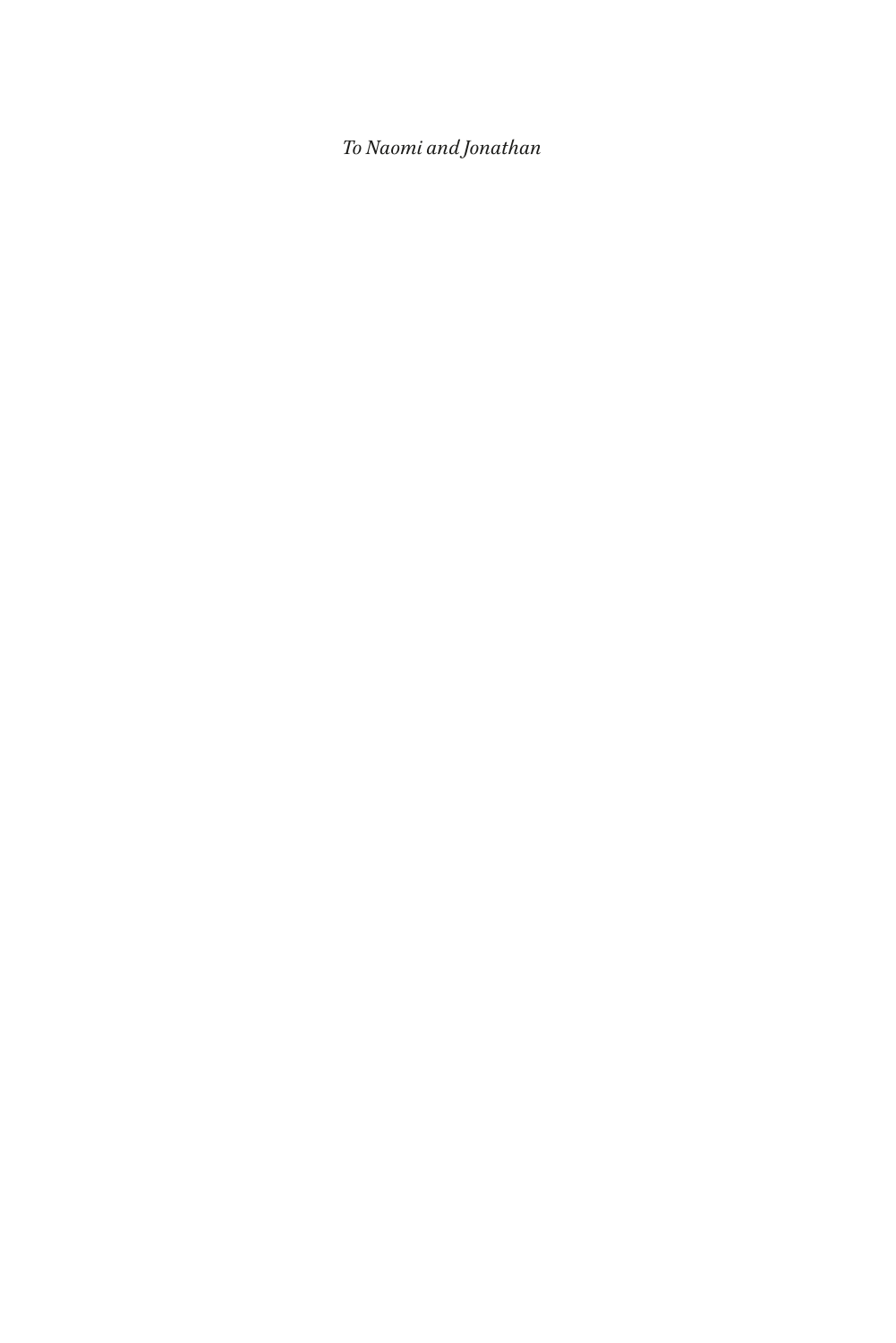### **Contents**

|                                                                             | Preface                                                                                |     |  |
|-----------------------------------------------------------------------------|----------------------------------------------------------------------------------------|-----|--|
|                                                                             | Introduction                                                                           | 13  |  |
|                                                                             | <b>Animal Experimentation</b><br>Part I                                                |     |  |
| $\mathbf{1}$                                                                | Animal Experimentation and Ethics in the Early Modern Era                              | 27  |  |
| $\mathbf 2$                                                                 | Christiaan Huygens and Animal Experimentation                                          | 37  |  |
| Part II<br>From Philosophy to Historiography in the<br><b>Enlightenment</b> |                                                                                        |     |  |
| 3                                                                           | The Turkish Spy and Eighteenth-Century British Theriophily                             | 49  |  |
| 4                                                                           | Rousseau and Animals                                                                   | 63  |  |
| 5                                                                           | William Smellie and the Enlightenment Critique of<br>Anthropocentrism                  | 71  |  |
| 6                                                                           | John Gregory and Scottish Enlightenment Views of Animals                               | 89  |  |
| 7                                                                           | Buffon, Crèvecoeur, and the Limits of Enlightenment<br>Sensitivity to Animal Suffering | 105 |  |
| 8                                                                           | Animals in Enlightenment Historical Literature                                         | 113 |  |
|                                                                             |                                                                                        |     |  |

#### **[Part III](#page--1-0) [Art and Economics](#page--1-0)**

| 9 Seventeenth-Century Netherlandish Paintings of Dead |     |
|-------------------------------------------------------|-----|
| Animals and Changing Perceptions of Animals           | 135 |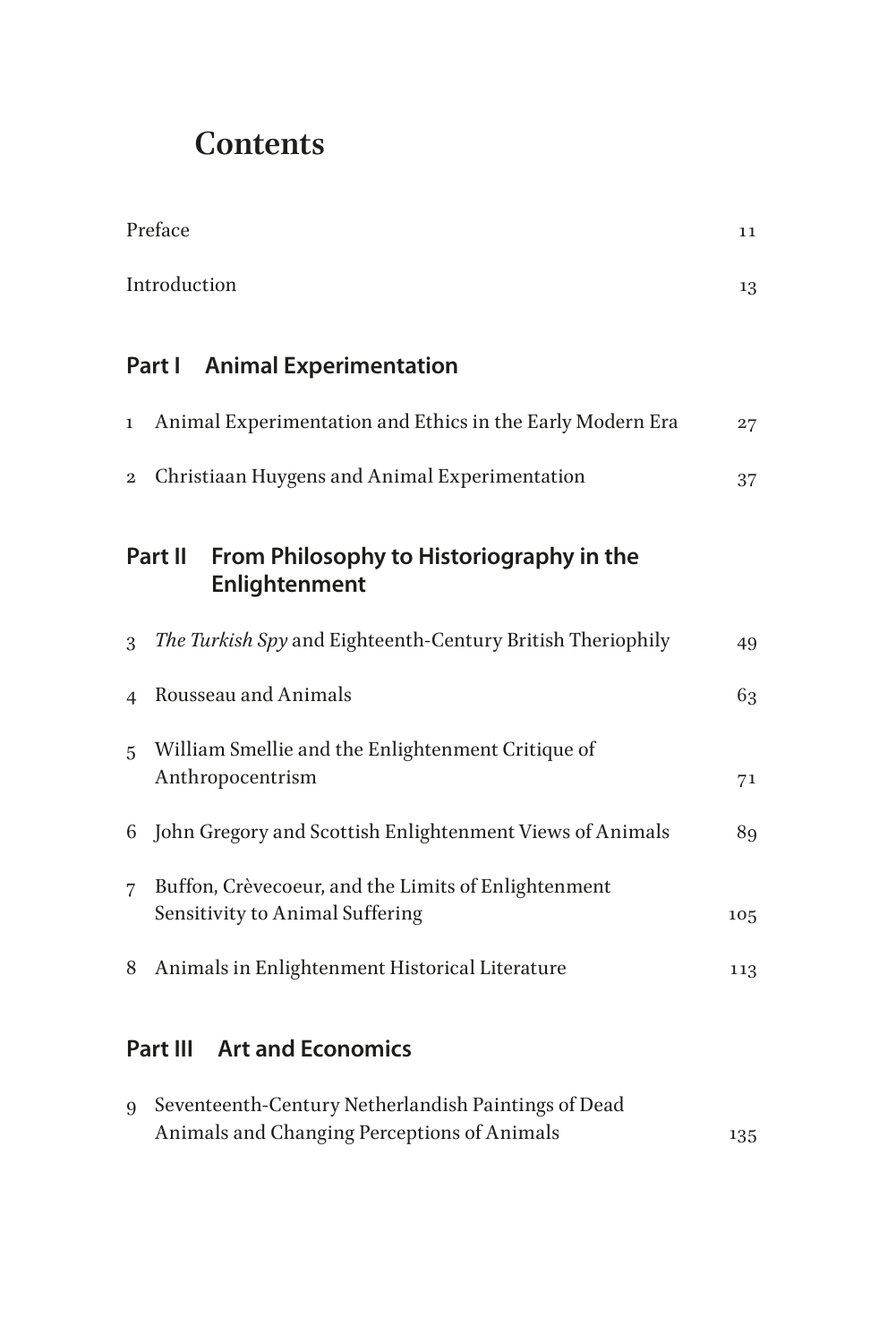| 10 Adam Smith and the Economic Consideration of Animals                                        | 161 |
|------------------------------------------------------------------------------------------------|-----|
| 11 From Symbols to Commodities: The Economization of Animals<br>in the Transition to Modernity | 173 |
| Bibliography                                                                                   |     |
| Index                                                                                          | 245 |

#### **List of Illustrations**

| Jan and Kasper Luiken, "De Vleeshouwer", in Het                                       |                                                                                                                                                                                                                                                                                                                |
|---------------------------------------------------------------------------------------|----------------------------------------------------------------------------------------------------------------------------------------------------------------------------------------------------------------------------------------------------------------------------------------------------------------|
| Menselyk Bedryf (Amsterdam: Johannes and Caspaares                                    |                                                                                                                                                                                                                                                                                                                |
|                                                                                       |                                                                                                                                                                                                                                                                                                                |
| shelfmark 12331.dd.1                                                                  | 139                                                                                                                                                                                                                                                                                                            |
| Jan Baptist Weenix, A Dog and a Cat near a Partially                                  |                                                                                                                                                                                                                                                                                                                |
| Disemboweled Deer, 1645-1660, oil on canvas, 70.9 x 63.8                              |                                                                                                                                                                                                                                                                                                                |
| in., Rijksmuseum, Amsterdam                                                           | 142                                                                                                                                                                                                                                                                                                            |
| Annibale Carracci, The Butcher's Shop, 1680s, oil on                                  |                                                                                                                                                                                                                                                                                                                |
|                                                                                       |                                                                                                                                                                                                                                                                                                                |
| Oxford                                                                                | 144                                                                                                                                                                                                                                                                                                            |
|                                                                                       |                                                                                                                                                                                                                                                                                                                |
| panel, 55 <sup>1</sup> /2 x 78 <sup>1</sup> /2 in., Mead Art Museum, Amherst          |                                                                                                                                                                                                                                                                                                                |
| College, Amherst, MA, Museum purchase Accession                                       |                                                                                                                                                                                                                                                                                                                |
|                                                                                       | 145                                                                                                                                                                                                                                                                                                            |
| Rembrandt Harmenszoon van Rijn, The Slaughtered                                       |                                                                                                                                                                                                                                                                                                                |
|                                                                                       |                                                                                                                                                                                                                                                                                                                |
| Paris; Photo (C) RMN-Grand Palais / Tony Querrec                                      | 147                                                                                                                                                                                                                                                                                                            |
| Jan Fyt, A Partridge and Small Game Birds, 1650s, oil                                 |                                                                                                                                                                                                                                                                                                                |
| on canvas, 181/4 x 141/4 in., The Metropolitan Museum of                              |                                                                                                                                                                                                                                                                                                                |
| Art, New York                                                                         | 149                                                                                                                                                                                                                                                                                                            |
| Jan Baptist Weenix, A Dead Partridge, c. 1657-1660, oil                               |                                                                                                                                                                                                                                                                                                                |
| on canvas, 20 x 17 in., The Mauritshuis, The Hague                                    | 150                                                                                                                                                                                                                                                                                                            |
|                                                                                       |                                                                                                                                                                                                                                                                                                                |
| <i>Bag"</i> ), 1695, oil on canvas, $52\frac{3}{4}$ x $43\frac{3}{4}$ in., The Metro- |                                                                                                                                                                                                                                                                                                                |
| politan Museum of Art, New York                                                       | 151                                                                                                                                                                                                                                                                                                            |
|                                                                                       | Luiken, 1694), p. 43, © The British Library Board,<br>canvas, 73 x 105 in., The Picture Gallery, Christ Church,<br>Frans Snyders, Larder with a Servant, 1635-1640, oil on<br>No.: AC 1962.20<br>Ox, 1655, oil on panel, 37 x 27 in., Musée du Louvre,<br>Jan Weenix, Gamepiece with a Dead Heron ("Falconer's |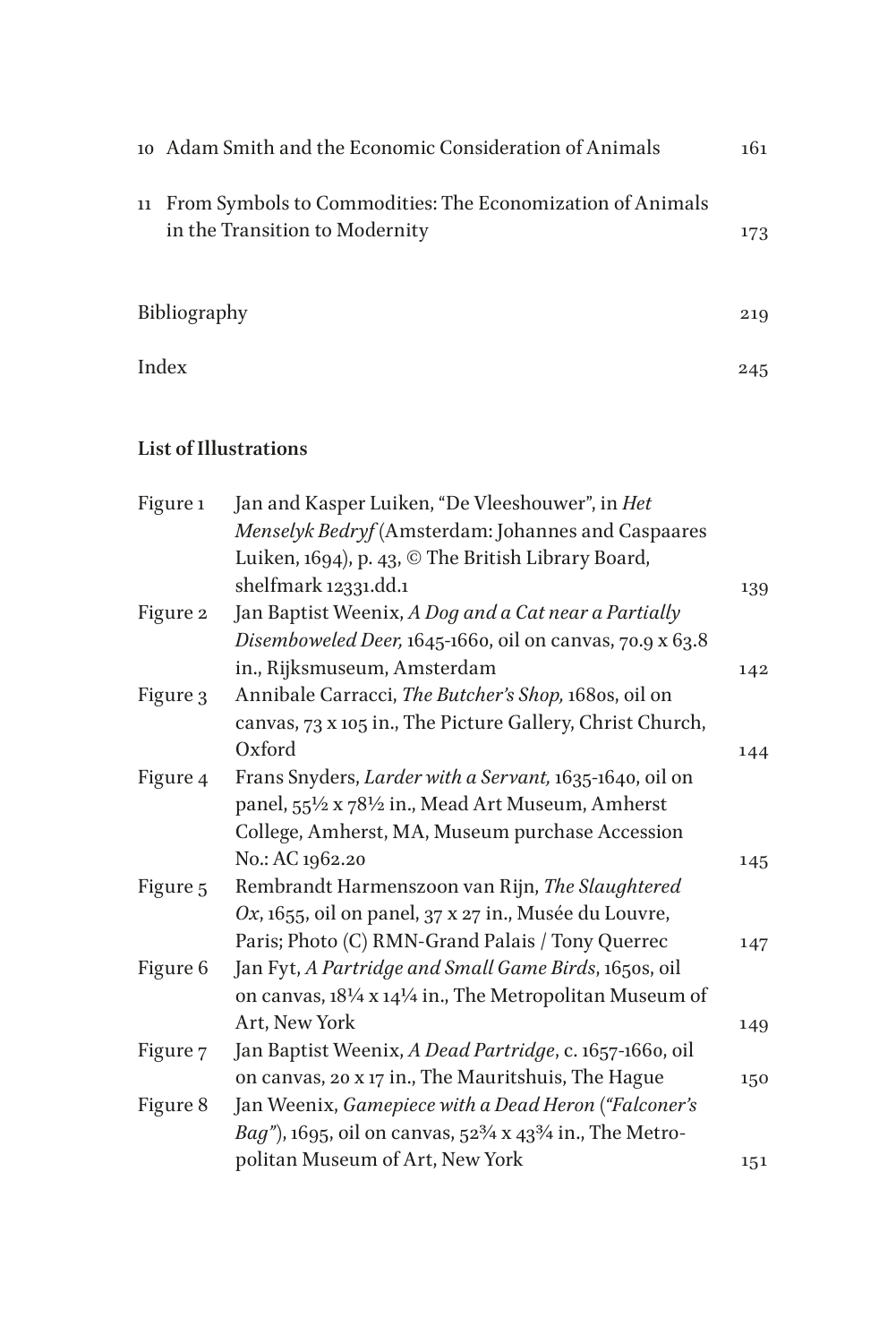| Figure 9  | Paulus Potter, Cat Playing with Two Dogs, 1652, oil on                   |     |
|-----------|--------------------------------------------------------------------------|-----|
|           | canvas, 361/2 x 43 in., Philadelphia Museum of Art, John                 |     |
|           | G. Johnson Collection, Cat. 618                                          | 180 |
| Figure 10 | Jan Steen, Children Teaching a Cat to Dance, also                        |     |
|           | known as The Dancing Lesson, 1660-1679, oil on canvas,                   |     |
|           | 26.8 x 23.2 in., Rijksmuseum, Amsterdam                                  | 181 |
| Figure 11 | Paulus Potter, A Spaniel, 1653, oil on panel, 7.1 x 7.7 in.,             |     |
|           | Rijksmuseum, Amsterdam                                                   | 184 |
| Figure 12 | Paulus Potter, Cows in a Meadow Near a Farm, 1653, oil                   |     |
|           | on canvas, 22.8 x 26.2 in., Rijksmuseum, Amsterdam                       | 186 |
| Figure 13 | Gerard ter Borch, A Maid Milking a Cow in a Barn,                        |     |
|           | 1652-1654, oil on canvas, 183/4 x 193/4 in., J. Paul Getty               |     |
|           | Museum, Los Angeles. Digital image courtesy of the                       |     |
|           | Getty's Open Content Program                                             | 187 |
| Figure 14 | Roemer Visscher, Emblem from Sinnepoppen,                                |     |
|           | (Amsterdam: Willem Iansz., 1614), p. 175, Koninklijke                    |     |
|           | Bibliotheek, The Hague, shelfmark KW 341C 4 [1]                          | 188 |
| Figure 15 | Jan Steen, A Pig Belongs in the Sty, c. 1674-1678, oil on                |     |
|           | canvas, 33.9 x 28.3 in., The Mauritshuis, The Hague                      | 189 |
| Figure 16 | Adriaen van Ostade, The Pig Killers, c. 1652, etching, 4 <sup>5</sup> /8 |     |
|           | x $4^9/16$ in., Rijksmuseum, Amsterdam                                   | 190 |
| Figure 17 | Isaac van Ostade, Peasant with a Pig, 1644, oil on                       |     |
|           | canvas, 10.7 x 10 in., Frans Hals Museum, Haarlem, on                    |     |
|           | long-term loan from the Mauritshuis, The Hague                           | 192 |
| Figure 18 | Paulus Potter, Two Pigs in a Sty, 1649, oil on canvas, 123/4             |     |
|           | x 17 <sup>3</sup> /4 in., The Museum of Fine Arts, Houston. Museum       |     |
|           | purchase funded by the Agnes Cullen Arnold Endow-                        |     |
|           | ment Fund, 2009.556                                                      | 194 |
| Figure 19 | Paulus Potter, The Farrier's Shop, 1648, panel, 19 x 18 in.,             |     |
|           | Courtesy National Gallery of Art, Widener Collection,                    |     |
|           | Washington D.C.                                                          | 211 |
| Figure 20 | Paulus Potter, An Old Horse and a Dead Horse, 1652,                      |     |
|           | etching, 6.3 x 9.4 in., Rijksmuseum, Amsterdam                           | 211 |
| Figure 21 | Paulus Potter, Detail from The "Piebald" Horse, c.                       |     |
|           | 1650-1654, oil on canvas, 193/4 x 173/4 in., J. Paul Getty               |     |
|           | Museum, Los Angeles. Digital image courtesy of the                       |     |
|           | Getty's Open Content Program                                             | 213 |
| Figure 22 | Paulus Potter, Detail from A Spaniel (fig. 11), 1653, oil on             |     |
|           | panel, 7.1 x 7.7 in., Rijksmuseum, Amsterdam                             | 213 |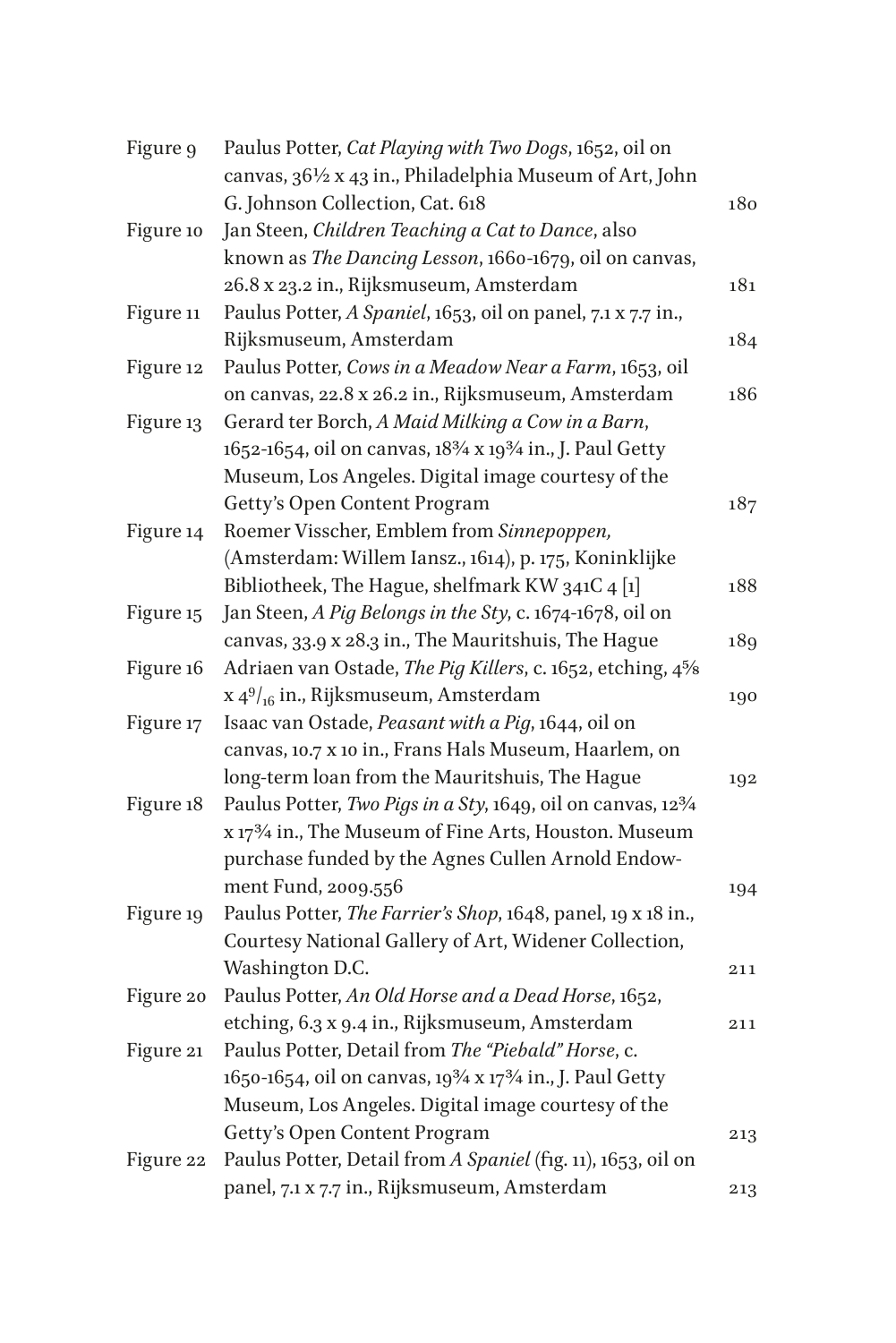| 215 |
|-----|
|     |
|     |
| 216 |
|     |
| 217 |
|     |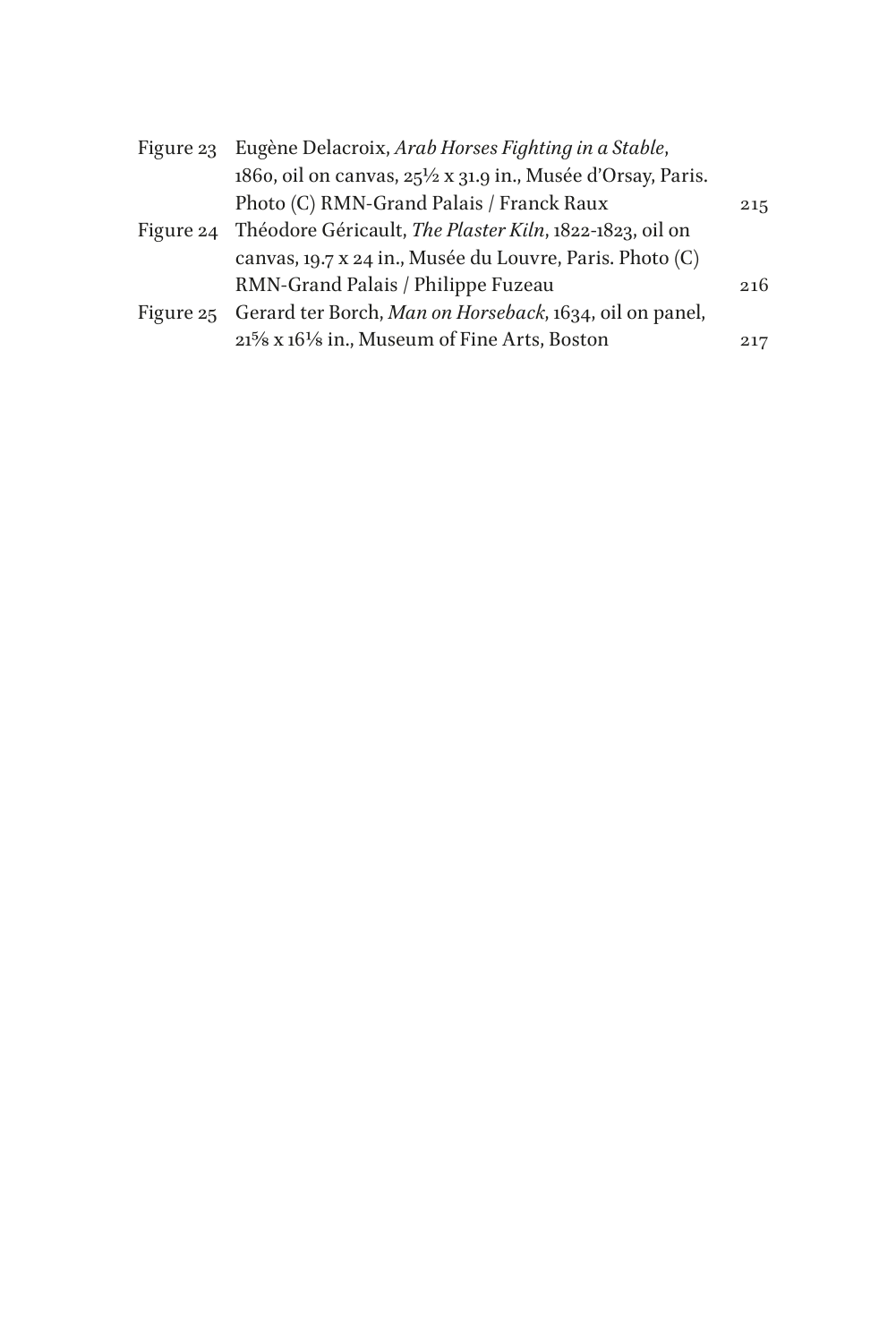#### <span id="page-9-0"></span>**Preface**

This book began as a collection of articles published over many years. These articles, however, have been revised, at times considerably, and combined to form an organic interrelated argument, reflecting the interpretational logic which underlines my view of the history of attitudes toward animals. In revising these initially separate studies it was necessary to omit all of the overlapping material, which has here been mainly consigned to the introduction. If for this reason alone, those who are interested only in one or another of these chapters would do better to go to the original versions. Other revisions have been more substantive, at times reflecting changes in my view of these topics. To these previous studies I have also added a significant new chapter which closes the book, one which puts all the other chapters in a different and more unified light. I have also attempted, as much as possible, not to repeat claims or material from my previous book on the history of attitudes toward animals, *Subjugated Animals: Animals and Anthropocentrism in Early Modern European Culture*. Some discussion of anthropocentrism, as of the Cartesian beast-machine theory and of early modern theriophily, could not be avoided, but I have tried to keep it to a minimum. These topics have received ample attention over the years from myself and many other scholars. Ignoring them is impossible, but neither do they require detailed (re)explanation. The term "theriophily," "love of animals," is used throughout the present book but, as will be explained, in a somewhat broader and looser sense than is usually customary. I have also tried to avoid as much as possible any partisanship regarding the ethical treatment of animals. As a scholar of Enlightenment historiography I do not deny the need for an ethical outlook when writing history. Nevertheless, in today's political climate anything which has to do with the environment, and specifically with animals, tends to arouse passions which are not conducive to a proper historiographical approach. This is more appropriate for philosophers than historians. In *Subjugated Animals* I succumbed to this temptation, to the detriment, so I believe today, of the quality of the discussion. Or have I simply moderated my views with the passing of the years? In any case, the material is presented here to the readers in a generally impartial manner, and they can do with it as they please in terms of how they fit it with their own philosophical beliefs.

The chapters in their original formats were previously published as follows: chapter 1 as "An Interpretation of Early Modern Vivisection," *Zmanim*, 67 (1999), 22-33 (originally in Hebrew; published by the Open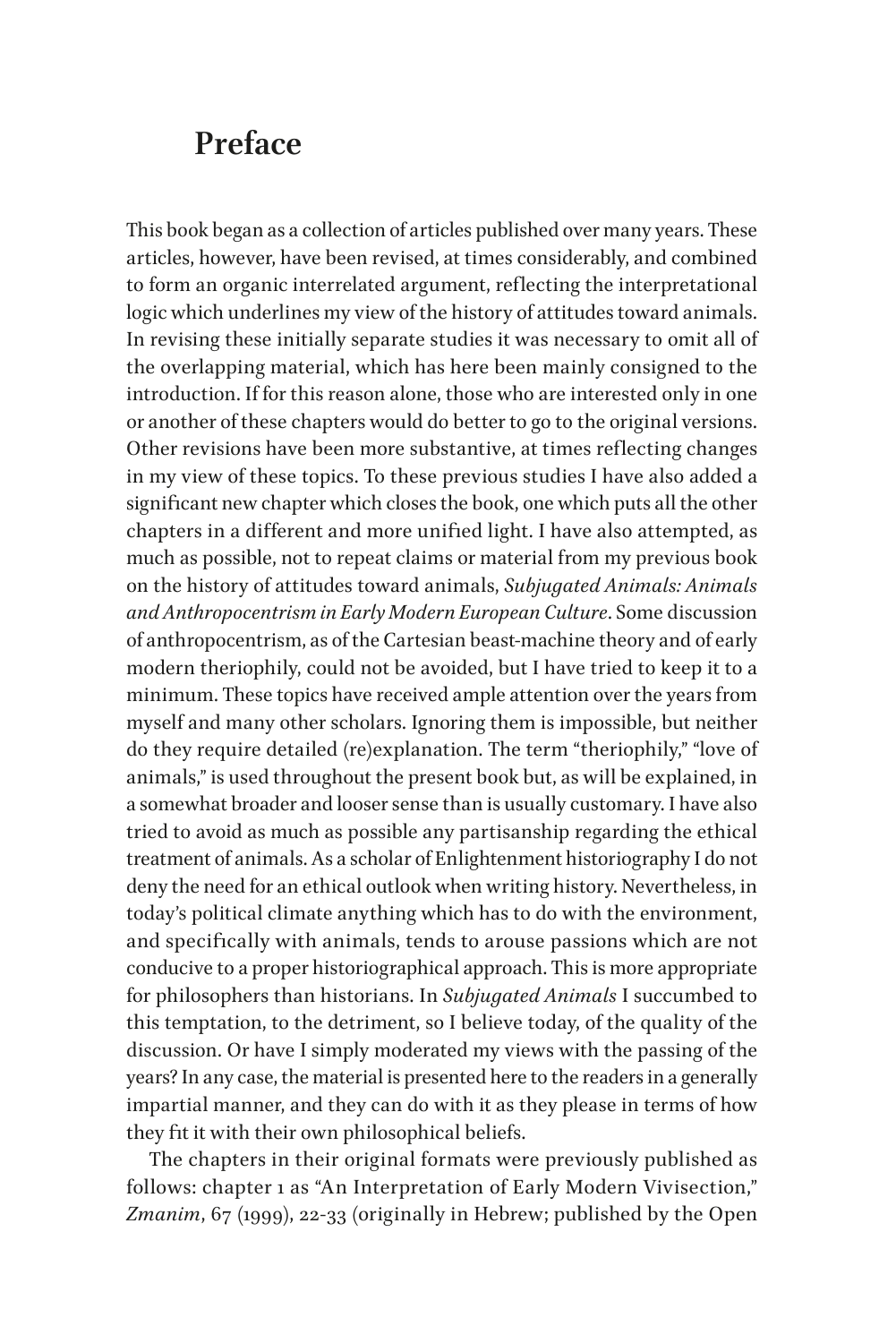University of Israel); chapter 2 as "Christiaan Huygens's Attitude toward Animals," *Journal of the History of Ideas*, 61 (2000), 415-32 (published by the University of Pennsylvania Press); chapter 3 as "*The Turkish Spy* and Eighteenth-Century British Theriophily," *Eighteenth-Century Thought*, 4 (2009), 67-85 (published by AMS Press); chapter 4 as "Rousseau and the Love of Animals," *Philosophy and Literature*, 32 (2008), 293-302 (published by Johns Hopkins University Press); chapter 5 as "William Smellie and Enlightenment Anti-Anthropocentrism," *Eighteenth-Century Life*, 33 (2009), 45-63 (published by Duke University Press); chapter 6 as "The Status of Animals in Scottish Enlightenment Philosophy," *Journal of Scottish Philosophy*, 4 (2006), 63-82 (published by Edinburgh University Press); chapter 7 as "The Limits of Enlightenment Sensitivity to the Suffering of Animals," in *Knowledge and Pain*, ed. by Esther Cohen, Leona Toker, Manuela Consonni, and Otniel E. Dror (Amsterdam and New York: Rodopi, 2012), 123-44 (originally published by Rodopi, now by Brill); chapter 8 as "Animals in Enlightenment Historiography," *Huntington Library Quarterly*, 75 (2012), 53-68 (published by the University of Pennsylvania Press); chapter 9, in an original version which was more generously illustrated, as "Dead Animals and the Beast-Machine: Seventeenth-Century Netherlandish Paintings of Dead Animals, as Anti-Cartesian Statements," *Art History*, 22 (1999), 705-27 (published by Wiley); and chapter 10 as "Adam Smith's Economic and Ethical Consideration of Animals," *History of the Human Sciences*, 26 (2013), 52-67 (published by Sage). Chapter 11, as already noted, is completely new and does not include any significant previously published material.

The debts incurred over the many years of working on this book, from my days as a student more than twenty years ago to the recent highly professional and generous review and production process at Amsterdam University Press, are too many to even attempt to name in detail. Had I tried to do so, I would have inevitably ended up forgetting some people. I therefore hope that they will all accept this general and collective expression of gratitude.

This book is dedicated to my children.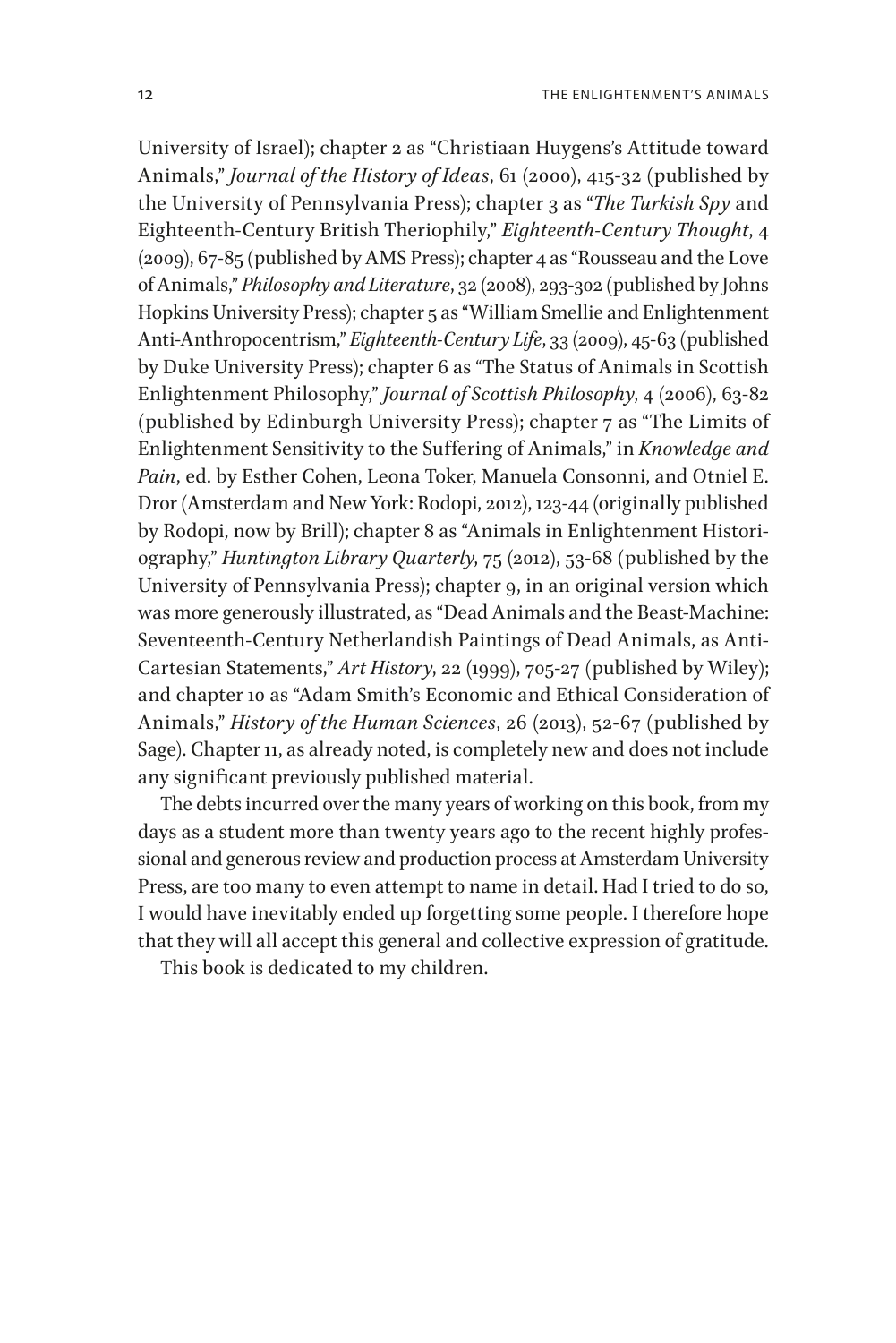#### <span id="page-11-0"></span>**Introduction**

This book outlines a central thesis, which, put simply, asserts that the study of early modern attitudes toward animals, mainly in the long eighteenth century, has unjustifiably concentrated on the history of philosophy and science and has failed to give adequate attention to emerging historiographical and economic conceptions of animals. A concomitant of this traditional approach has been an undue concentration on debates about the physical, and mainly mental, similarities and dissimilarities of humans and animals and also, in many cases, an overstatement of the rise of a modern morally sensitive attitude toward animals in the Enlightenment. In departing from this common historiography, the book begins intentionally with a discussion of the more familiar territory of the intellectual history of attitudes toward animals in science and philosophy but then gradually moves to the history of historiographical and economic conceptions of animals. In this way the importance of the more familiar materials is not denied, but at the same time the novelty of the less familiar materials can be comparatively appreciated. From a methodological vantage point as well, the interdisciplinary nature of the discussion, and specifically the integration of visual artistic sources into the field of intellectual history, is meant to show that the history of early modern attitudes toward animals is far from a limited philosophical or scientific topic.

Not long ago, the study of the history of attitudes toward animals still seemed to require justification.<sup>1</sup> Recent years have seen a growing stream of publications in this field, making any such justification all but redundant. Particular attention has been devoted to early modern attitudes toward animals.<sup>2</sup> This is no accident. It was during the early modern era that the cultural and intellectual consideration of animals gradually assumed its modern form. By the end of the eighteenth century, the way people

1 Delort, *Les animaux ont une histoire*, 7-11; Fudge, "Left-Handed Blow"; Ritvo, "Animal Planet." 2 For a far-from-comprehensive selection limited to book-length studies, see e.g. Thomas, *Man and the Natural World*; Fudge, *Brutal Reasoning*; Fudge, *Perceiving Animals*; Boehrer, *Shakespeare Among the Animals*; Wolloch, *Subjugated Animals*; Fudge, ed., *Renaissance Beasts*; Palmeri, ed., *Humans and Other Animals*; Shannon, *Accommodated Animal*; Muratori and Dohm, eds., *Ethical Perspectives on Animals*; Senior, ed., *Cultural History of Animals*; Robbins, *Elephant Slaves and Pampered Parrots*; Cole, *Imperfect Creatures*; Quinsey, ed., *Animals and Humans*. Also see the special journal issues: Ridley, ed. "Animals in the Eighteenth Century"; Cole, ed., "Animal, All Too Animal"; Meli and Guerrini, eds., "The Representation of Animals in the Early Modern Period." Among older studies see Harwood, *Love for Animals*; Boas, *Happy Beast*; Hastings, *Man and Beast*; Rosenfield, *From Beast-Machine to Man-Machine*.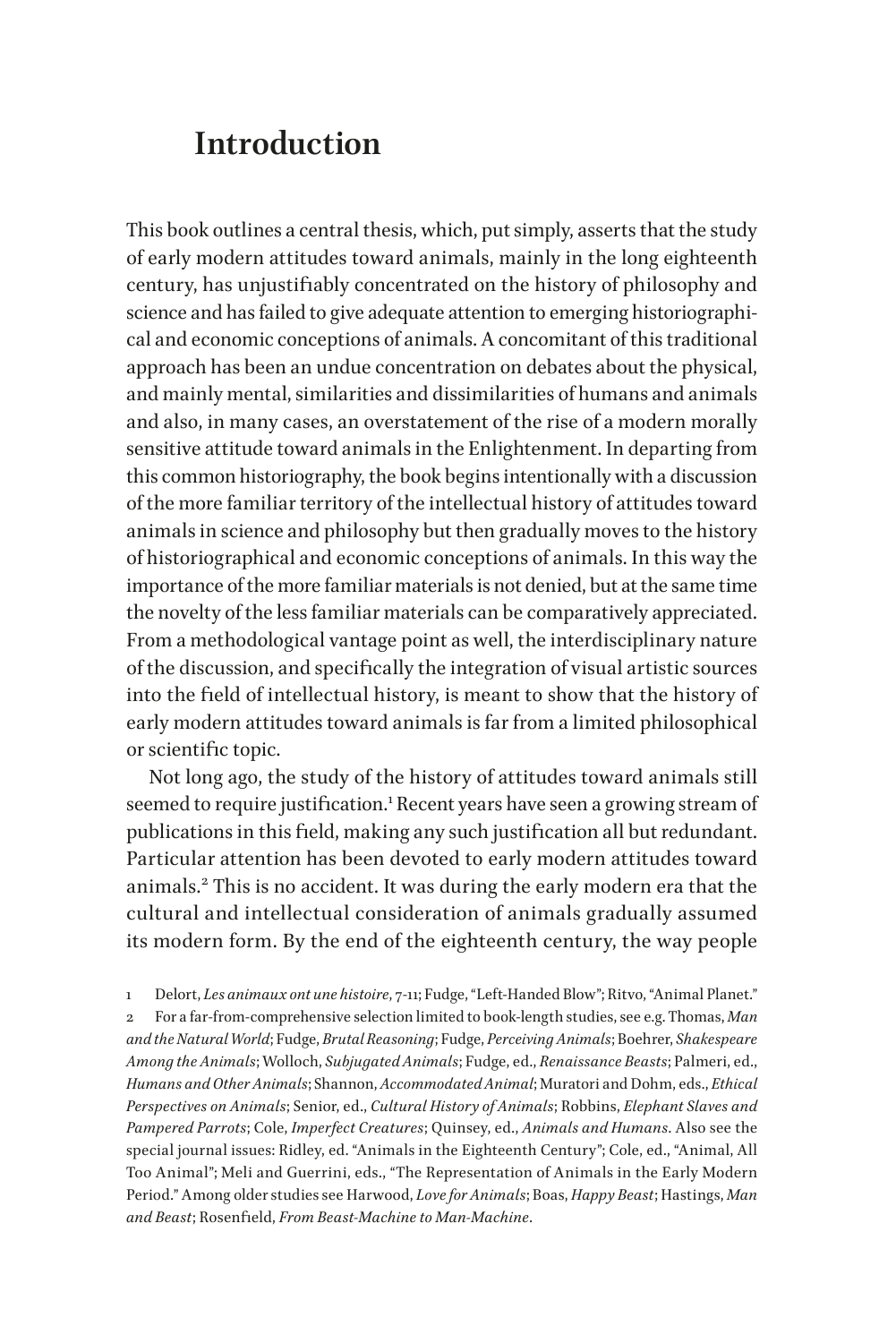viewed and discussed animals was in many ways similar to the way they are perceived today. In this as in so many other respects, the long eighteenth century proved to be the transition to modernity. A major topic of interest among scholars of this topic has been the difference between early modern theriophily ("love of animals"), most notably as exemplified by Michel de Montaigne, and the more stringent Cartesian "beast-machine" theory of animal automatism. The latter has continued for many years to evoke controversy as to the exact level of commitment which Descartes himself had to denying animals sentience.3 A large number of studies have been written about these topics, and therefore in what follows they will not be discussed in detail, beyond certain necessary references. It should be noted at the outset, however, that despite the seeming disparity between the theriophilic and the Cartesian outlooks, both positions accepted the basic assumption of human superiority to animals, whether in degree or in kind. The clash between animal advocates and their rivals, which has become so conspicuous in our contemporary culture, was much less evident before the nineteenth century. Nevertheless, in the following chapters it should be kept in mind that the varying positions of Montaigne and Descartes were familiar to most Enlightenment intellectuals.

That being said, in the eighteenth century itself these earlier considerations of animals became gradually irrelevant. As we will see in the following chapters, the traditional interest centering on the sensory and mental differences between human beings and animals, which was shared by both the theriophiles and the Cartesians and indeed almost anyone in the early modern era interested in animals, still persisted even in the late eighteenth century. Yet toward the end of the century new modes of discussion of animals, mainly historiographical and economic, gradually displaced this traditional discourse. Descartes's view of animals, which had been so famous, and often notorious, in the seventeenth century, was in fact practically discredited by the turn of the eighteenth century. At the same time the

3 For Montaigne, see Fudge, "Two Ethics"; Panichi, "Montaigne and Animal Ethics"; Boas, *Happy Beast*, passim; Melehy, "Silencing the Animals"; and Shannon, *Accommodated Animal*, 11-17, 183-97 (the last two items comparing him with Descartes). The debate on Descartes began in the nineteenth century and continues today. See e.g. Huxley, "On the Hypothesis that Animals are Automata"; Balz, "Cartesian Doctrine"; Spink, *French Free-Thought*, 226-37; Shugg, "Cartesian Beast-Machine"; Cottingham, "Brute to the Brutes?"; Harrison, "Descartes on Animals"; Steiner, *Anthropocentrism and Its Discontents*, 132-52; Newman, "Unmasking Descartes's Case"; Radner and Radner, *Animal Consciousness*; Senior, "Souls of Men and Beasts"; Rosenfield, *From Beast-Machine to Man-Machine*, passim; Fudge, *Brutal Reasoning*, passim; Thomas, "Does Descartes Deny Consciousness to Animals?"; Friedland, "Friends for Dinner" (also on Montaigne); Strickland, "God's Creatures?"; Miller, "Descartes on Animals Revisited."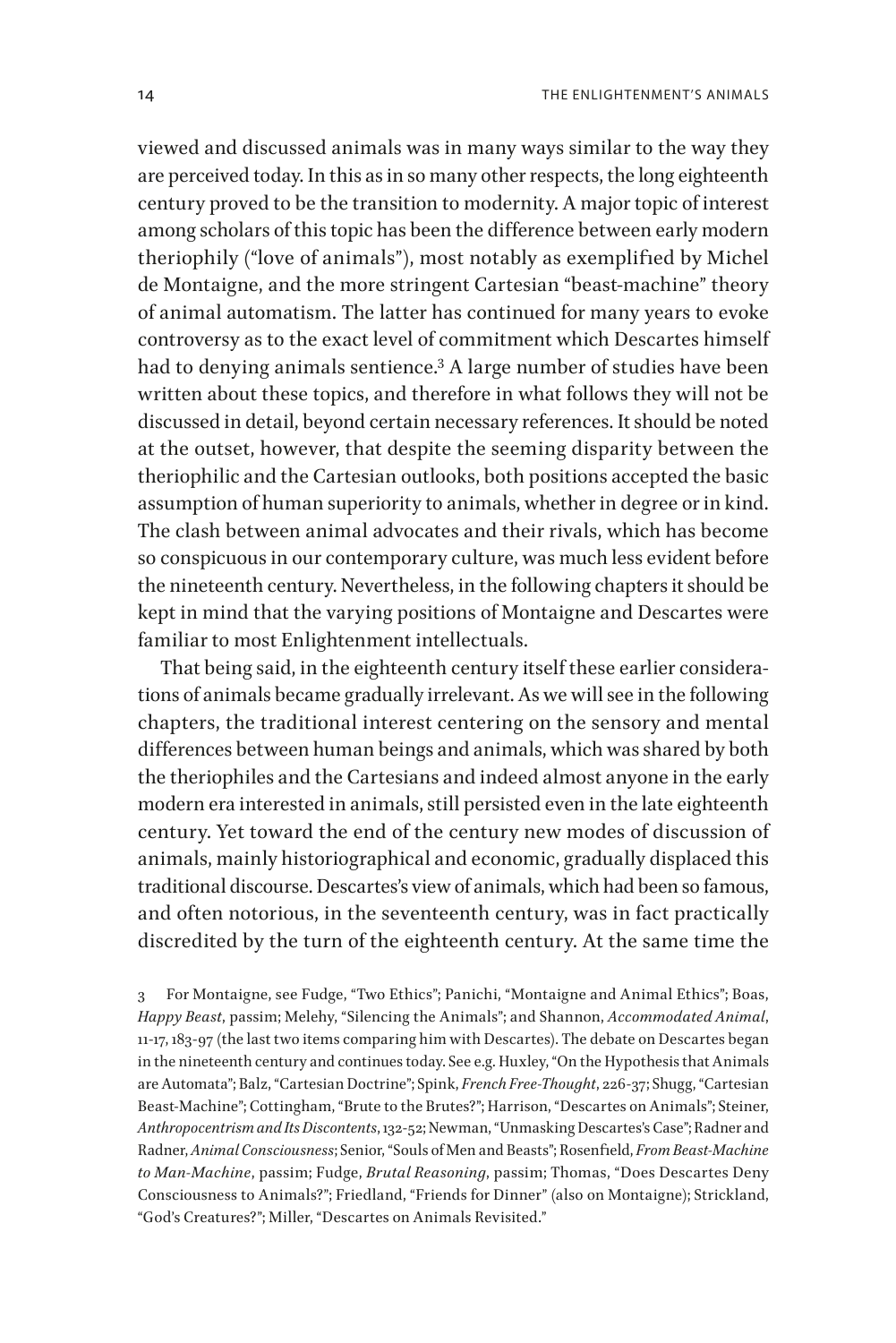theriophilic tradition, which due to its roots in the thought of Plutarch and other classical philosophers, had been quite popular in the Renaissance, was gradually replaced by more modern versions of ethical arguments in favor of sensitivity to animal sentience.<sup>4</sup> In what follows, therefore, the use of the term "theriophily" will often be somewhat anachronistic. It should also be remembered that it was not in common use in the early modern era. It will therefore be used here loosely to designate a wide array of philosophical claims which to varying degrees emphasized animal sentience and usually some level, even if minimal, of consequent ethical obligation to animals. Eighteenth-century theriophiles were no longer interested in the classical exemplars of animal sagacity which had interested Montaigne and other early modern primitivists as part of their critique of human pride. Yet the philosophical difficulty of outlining a theory regarding the differences between human and animal characteristics, and the relevance this had for the ethical treatment of animals, if anything, became of even more wide-ranging interest. It will become apparent that a large majority of eighteenth-century intellectuals shared some level of theriophilic views and that this more often than not did not entail any kind of belief in animal rights in the modern sense. Put briefly, demonstrating some, even token, sensitivity to animal sentience became in the eighteenth century part of a civilized façade, almost a requirement of politesse and respectability. For someone to espouse a Cartesian view of animals, or total lack of sensitivity to their suffering, would have seemed not only philosophically unsound but also practically uncivilized. Yet this did not by any means entail a broadly-shared commitment to extolling animal mental capabilities or to improving their treatment in any significant way. The attempt by various historians to claim the eighteenth century as the historical moment of the roots of the modern conception of animal rights therefore seems to rest on shaky ground. At most, it refers to a phenomenon which was peripheral to the mainstream culture of the period.

One related eighteenth-century development that has often been discussed by scholars is the seeming rise in romantic sensitivity to the aesthetic qualities of nature, which has been linked to the view that the roots of the modern humanitarian consideration of animals originated in the Enlightenment. However, modern scholars ranging from Norbert Elias to Keith Thomas have noted, in different ways, how this emotional and aesthetic sensitivity to nature was the product of urban élites inhabiting

<sup>4</sup> For the classical roots of the theriophilic tradition, see Gill, "Theriophily in Antiquity"; and Lovejoy and Boas, *Primitivism and Related Ideas*, 389-420 and passim.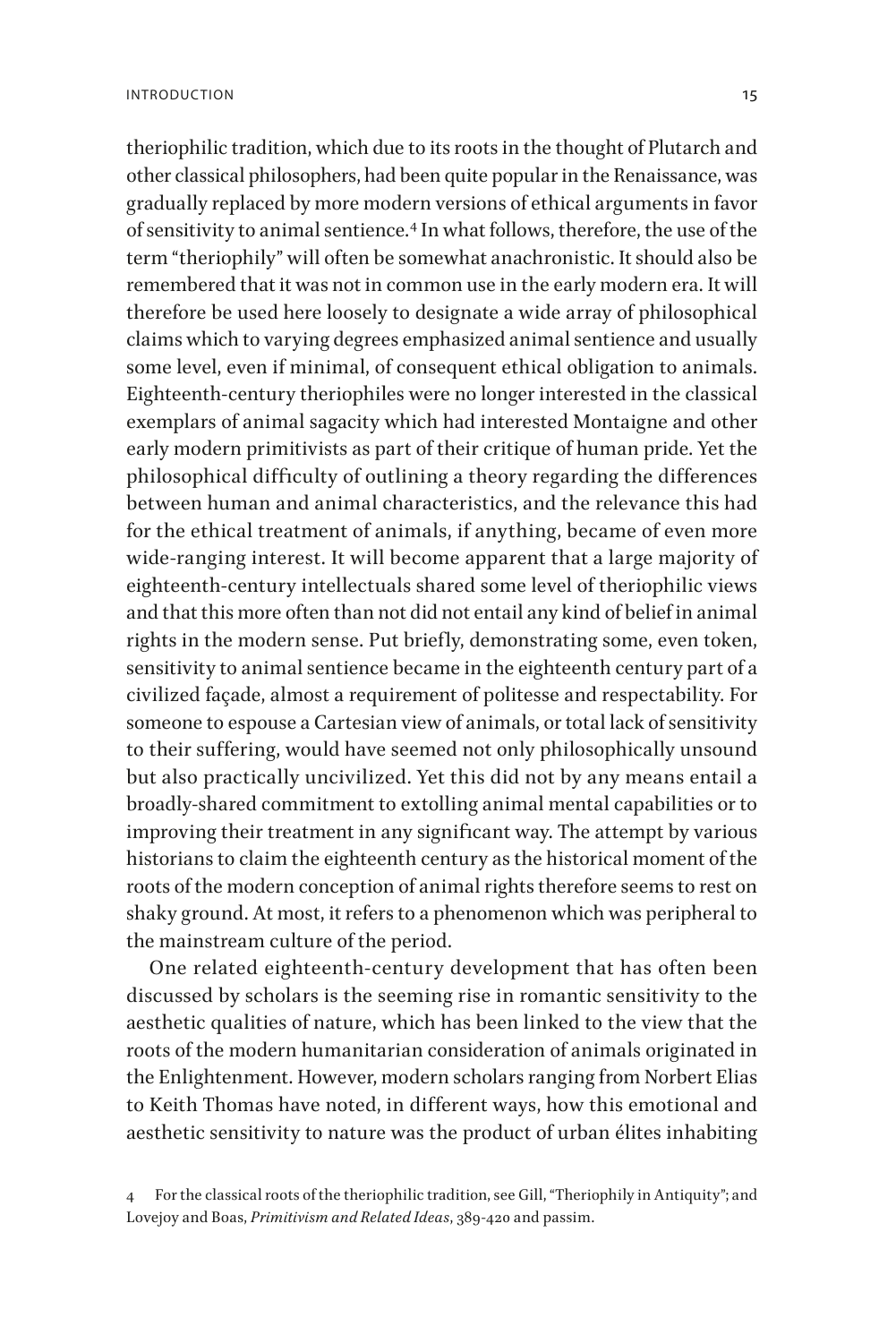increasingly industrialized cities and hence being ever more removed from direct contact with nature.<sup>5</sup> It was precisely this increasing remove from nature and animals which enabled the emergence of modern environmentalism in general and animal-rights advocacy in particular. This was a type of luxury which less industrialized societies could not afford, a point which remains increasingly evident on a global scale today. Several scholars have noted, in different ways, how this dialectic developed specifically in relation to animals.<sup>6</sup> Of these, the most controversial has been Donna Landry, who has used this point as a justification for hunting in the traditional English countryside fashion.7 It should, in any case, be kept in mind that the late eighteenth-century changes in conceptions of animals which will be charted below were intimately related to this transformation of European society's relationship with the natural environment.

All this begs the question: if the Enlightenment did not after all contribute in any straightforward way to a clear rise of an unambiguous humanitarian concern for animals (which raises a whole host of philosophical questions, well beyond the confines of the present discussion, regarding what exactly such a humanitarian view of animals might be), and if it did not contribute anything truly novel regarding the traditional debate about animal mental characteristics, what, if anything, was its innovative contribution to the rise of the modern view of animals? The argument developed in the following pages is that there was such a contribution and that it was constituted first by an increasingly historiographical consideration of animals, and the place their utilization played in human cultural progress, and second by an economic consideration which took this historical analytical view and transposed it into the prescriptive realm of nascent modern political economy. This type of detailed historiographical and economic discussion

5 Elias, *Civilizing Process*, 496-7; Thomas, *Man and the Natural World*, 181-91, 300-3; Charlton, *New Images of the Natural in France*, 30-4, 199-220; Porter, "Urban and the Rustic in Enlightenment London"; and Harman, *Culture of Nature in Britain*, 5-6, 344. For the American scene, see Marx, *Machine in the Garden*; and Nash, *Wilderness and the American Mind*. For an interesting application of Elias's ideas to the study of early modern attitudes toward animals, see Sahlins, "Royal Menageries of Louis XIV."

6 Berger, "Why Look at Animals?"; Ritvo, *Animal Estate*, 1-6 and passim; Raber, "From Sheep to Meat." Also of interest are Bradie, "Moral Status of Animals"; Harwood, *Love for Animals*, 64, 74-5, 126 and passim; Hastings, *Man and Beast*, 16, 279-82; Kerestman, "Breaking the Shackles of the Great Chain of Being"; Maehle, "Cruelty and Kindness to the 'Brute Creation'"; and in particular Thomas, *Man and the Natural World*, 181-3, 300-3.

7 Landry, *Invention of the Countryside*. Landry's otherwise sophisticated argument does not sufficiently tackle the question of the inherent moral problem concerned with the enjoyment hunters derive from killing animals.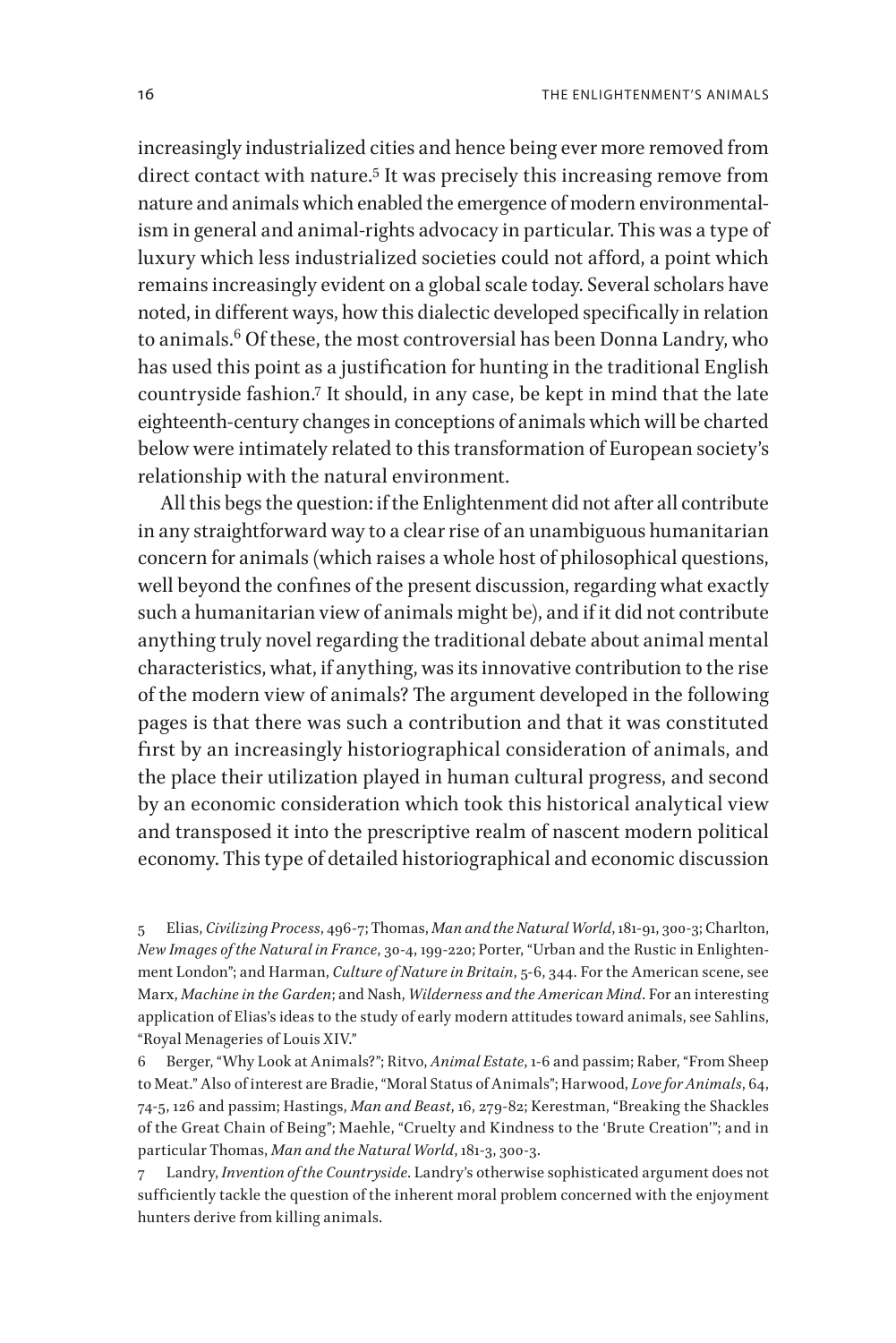of animals was barely noticeable before the eighteenth century, yet it subsequently became a mainstay of the modern view of them and their relations with human culture.

The following chapters will outline this changing view of animals throughout the long eighteenth century. The chapters in the first part will concentrate on the seventeenth-century practice of animal experimentation, or vivisection, to use the modern term. This will serve as a prelude to the connection between philosophical and other types of consideration of animals, and to subsequent developments in eighteenth-century discussions of them. The first chapter will raise some important connections between early modern experimentation on animals and the general contemporaneous ethical debate about them. The second chapter will take a closer look at one specific example of this connection, that of the famous Dutch scientist Christiaan Huygens. These chapters will also set the stage for the pan-European nature of the developments charted here, though with particular attention devoted to several countries, not least Holland. The chapters in the subsequent second part will discuss various eighteenth-century examples of literary and philosophical discussions of animals and will convey the broad array of Enlightenment theriophilic positions, many of which were very moderate in their conceptual and ethical implications. Toward the end of this part we will begin to see the transition to a more modern historiographical discussion of animals. The third chapter examines one of the most emphatic, yet least-discussed, examples of theriophilic philosophy in early modern literary culture, the popular epistolary work known as the *Turkish Spy*. This is followed in the fourth chapter by a discussion of perhaps the most famous case of Enlightenment theriophily, that of Jean-Jacques Rousseau; but this discussion will also emphasize the clear limits to Rousseau's theriophily, which are usually not sufficiently recognized by scholars. The next chapter again returns to an almost forgotten case of Enlightenment theriophily, that of the Scotsman William Smellie, visiting the connection between consideration of animals and the wider issue, and limits, of eighteenthcentury anthropocentrism and its critique. This is also the first chapter which emphasizes the important role which the Scottish Enlightenment played in developing novel considerations of animals, again demonstrating the pan-European nature of Enlightenment attitudes toward animals. Chapter 6 continues the investigation of Scottish Enlightenment views of animals, giving a general overview of this topic while taking a particular look at another nearly forgotten figure, the physician John Gregory, a much less innovative thinker when it came to animals compared to Smellie but,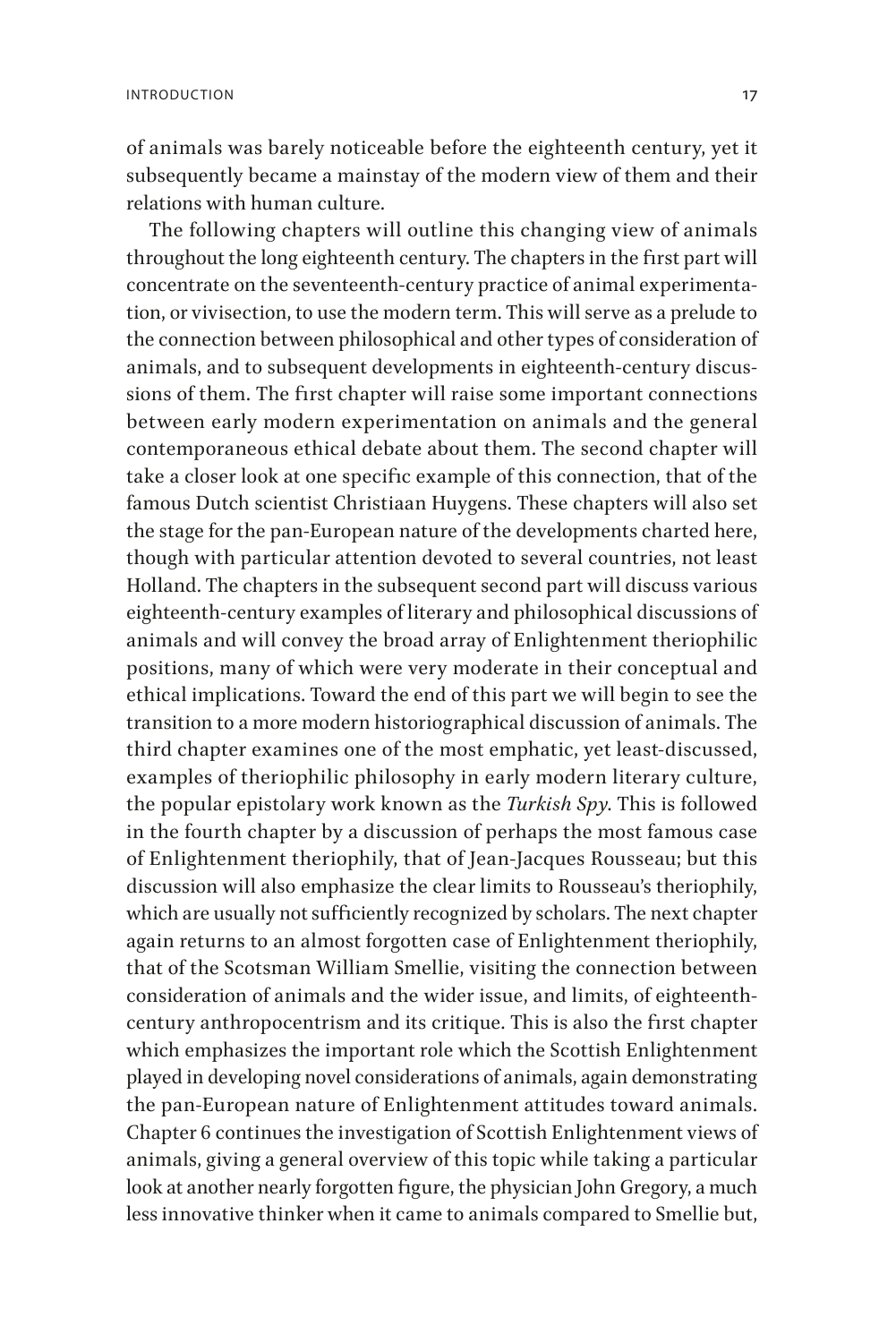in consequence, one who was probably more representative of common contemporaneous viewpoints. Chapter 7 then begins the shift, crucial to the argument of this book and mirroring the shift which occurred in Enlightenment thought itself, from more traditional discussions of animal mental characteristics vis-à-vis human beings, and the possible ethical ramifications of these characteristics, to the novel historiographical and economic view of animals. In this chapter the emphasis will be more on the ethical debate about animals as this appeared in the context of Enlightenment natural philosophy, which was to influence the view of nature and animals in Enlightenment historiography. This sets the stage for the final chapter of this part, which will consider in detail the rise of the Enlightenment's historiographical consideration of animals in the work of historians (broadly defined) such as Johann Gottfried Herder and the Abbé Raynal, and (more strictly defined), William Robertson, and most significantly, Edward Gibbon. This chapter will set the stage for the chapters of the third and final part, which will describe the conclusion of this changing conception of animals as it was transposed from the historiographical to the economic field of inquiry. It will do so, somewhat surprisingly at first, by looking at the depiction of animals not just in the obvious realm of political-economic discourse but also in art, specifically in seventeenth-century Dutch painting, thus re-emphasizing the significance of the Dutch contribution to changing conceptions of animals during the long eighteenth century. Joining a discussion of art and economic thought might seem methodologically unconventional, but the logic for doing so will be explained, and it will serve to emphasize how the earlier popular mode of discussing animals, most notably in philosophical discussions with varying levels of theriophilic overtones, was no longer at the forefront of intellectual innovation in the late Enlightenment or, indeed, perhaps not even a century earlier. Chapter 9 discusses the popular early modern genre of paintings of dead animals, and how these relate to contemporaneous philosophical debates about animals. Chapter 10 then moves to a detailed consideration of the most innovative economic discussion of animals in the Enlightenment, not surprisingly that developed by the Scottish philosopher and father of modern economic discourse, Adam Smith. The final chapter then joins all these threads – discussing the emergence of the modern economic view of animals both in art, again specifically Dutch seventeenth-century painting, and in economic literature itself. Some examples of how this new economic consideration of animals was perpetuated in nineteenth- and twentieth-century economic literature will then be surveyed to demonstrate how, by the late eighteenth century, the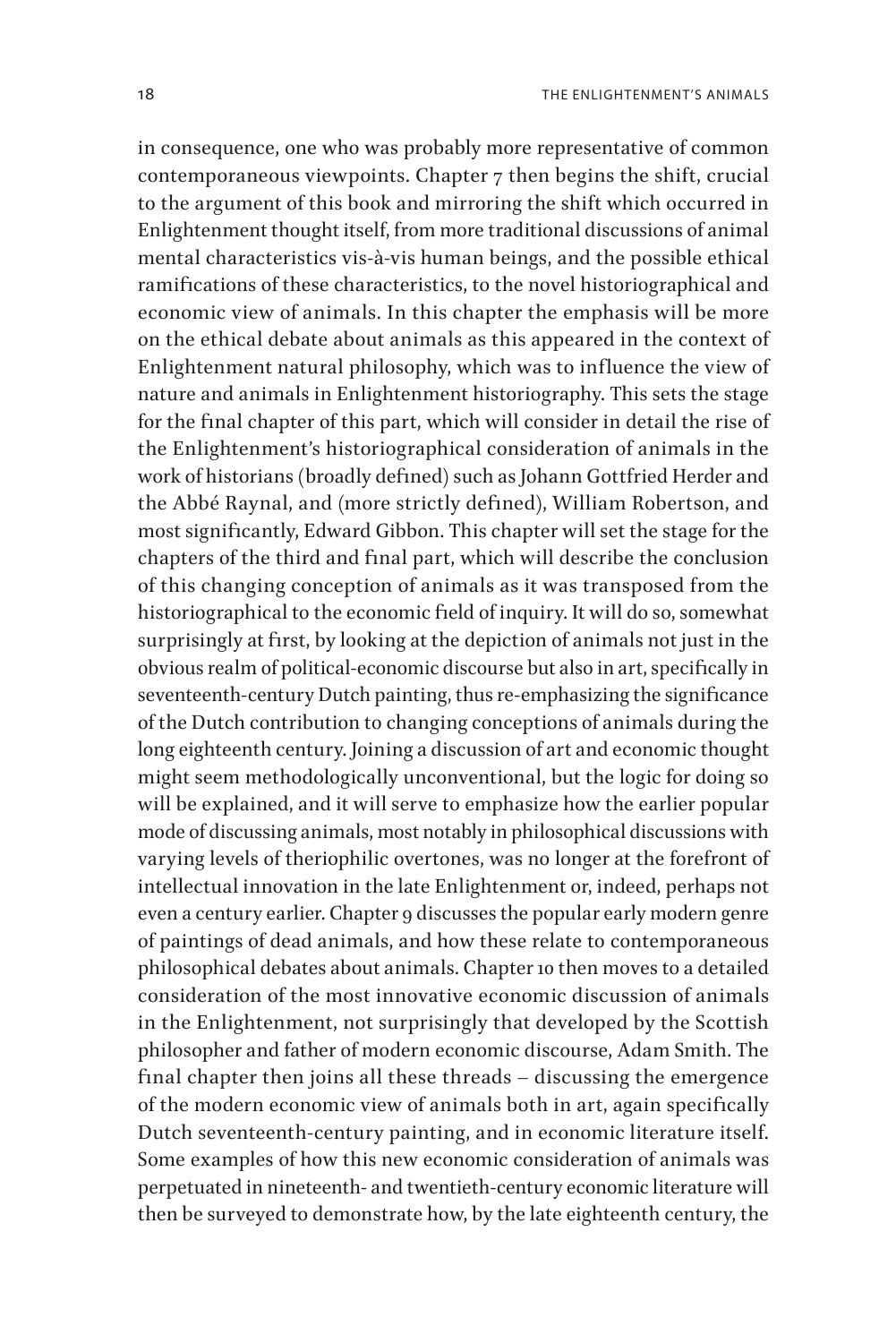stage was set for the modern type of economic perception of animals and their place in human civilization, an outlook which is still with us today.

The following chapters do not claim to present a conclusive and comprehensive discussion of eighteenth-century attitudes toward animals. They offer an interpretation of this topic, and they do so while discussing sources and materials most of which have not been discussed in this way before. In addition to philosophical, scientific, and literary materials, which often figure in intellectual history, significant attention will be given to artistic, historiographical, and economic sources, the latter two in particular heretofore having been conspicuously absent from studies of the history of attitudes toward animals. Also, as already mentioned, in addition to English, French, and other sources, particular attention will be devoted to seventeenth-century Holland and to eighteenth-century Scotland. Anyone even remotely familiar with the history of the Enlightenment, its sources, development, and influence, knows that the significance of these two centers of historical cultural innovation requires no introduction. The result of these methodological, thematic, and interpretative points will, hopefully, shed new light on a topic which in recent years has gained increasing scholarly attention.

This leads us to one final point which should be kept in mind throughout the following pages. The study of the history of attitudes toward animals is currently in a transitional state – on the one hand it is no longer a relatively new field of inquiry as it was thirty years ago; but on the other, it is not yet an established field with its own core of methodological and interpretative assumptions shared by most scholars. Indeed, there is not yet even any major point of contention over which scholars are engaged in heated debate (a sure sign that a field of inquiry has become truly significant and of wide interest). A further sign of this unhelpful esotericism is the fact that no major connections have been elaborated between the issues which historians of animals study, and the wide-ranging debate on the nature of the Enlightenment which has been ongoing in the past generation, and is still heatedly contested. $^8$  As an opening salvo I want to offer here a few general thoughts.

About thirty years ago historians began contesting the traditional view, represented by the impressive overviews of scholars such as Ernst Cassirer and Peter Gay, of the Enlightenment as a unified philosophical

<sup>8</sup> For a few good surveys and commentaries, see Robertson, *Case for the Enlightenment*, 1-51; Oz-Salzberger, "New Approaches"; McMahon, "What are Enlightenments?";and O'Brien, "Return of the Enlightenment." Also see Wolloch, "Natural Disasters."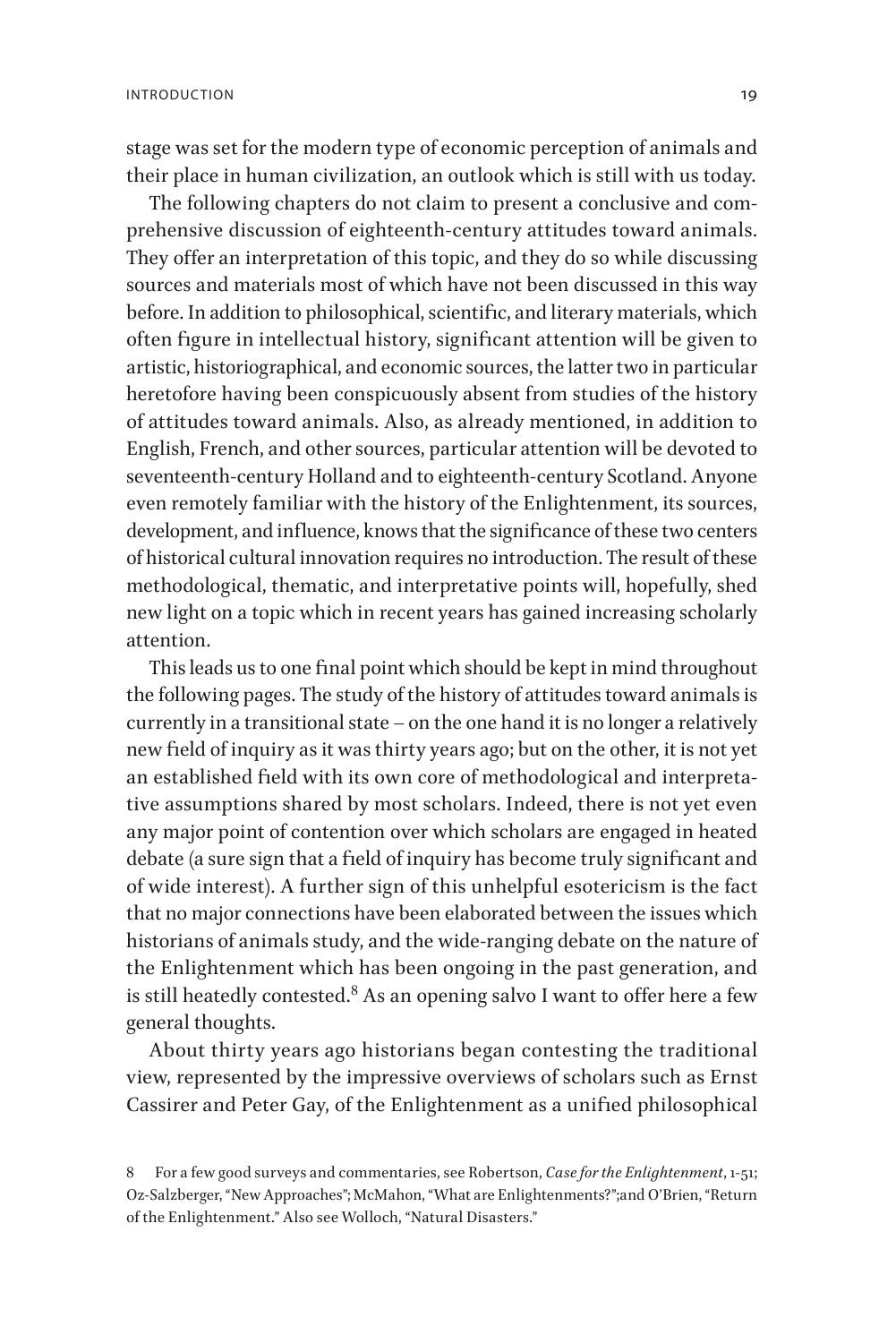outlook dominating the eighteenth century and the transition from the early modern to the modern world.9 Increasingly, the emphasis has been on pluralizing the Enlightenment, mainly along national lines but also while emphasizing different intellectual, social, and religious contexts.10 J. G. A. Pocock has been particularly influential in pluralizing the Enlightenment, claiming that "There is no single or unifiable phenomenon describable as 'the Enlightenment,' but it is the definite article rather than the noun which is to be avoided." Pocock regards reference to *the* Enlightenment as an unavoidable but regrettable reification, and using qualifying adjectives is a reminder "that the keyword 'Enlightenment' is ours to use and should not master us."11 This tendency, to various extents and in a myriad of ways, to contextualize and pluralize the Enlightenment, has in general predominated eighteenth-century studies for the past generation, not least because it validates the most esoteric of studies. It has added many new perspectives to our understanding of the long eighteenth century, yet it has tended to unjustifiably fragmentize the idea of the Enlightenment as the single most important intellectual, ideological, and ultimately social and political, force behind the great innovations which western civilization underwent during this transformational era.

Some scholars, such as John Robertson, while taking into consideration the insights offered by the pluralizing view of the Enlightenment, have nonetheless insisted on an updated interpretation of the Enlightenment as a more or less unified phenomenon.<sup>12</sup> The most prominent of these has been Jonathan Israel, in several voluminous, influential, and, in some scholars' views, controversial, books.13 While Israel does not view the Enlightenment as strictly a unified movement, he does regard it as a pan-European one spanning the long eighteenth century. The differences within the Enlightenment itself (discounting the Counter Enlightenment, which was obviously opposed to it) were not along national or other contextual lines but, rather, according to the level of commitment to Enlightenment ideals, and most significantly to the idea of democracy. In accordance with this, Israel differentiates

9 Gay, *Enlightenment*; Cassirer, *Philosophy of the Enlightenment*.

11 Pocock, "Historiography and Enlightenment," 83-4, 91, 93-5. Also see Pocock, *Religion: The First Triumph*, 215-19, 313-14.

12 Robertson, *Case for the Enlightenment*. For a different approach, reaffirming France as the center of the Enlightenment, see Edelstein, *Enlightenment: A Genealogy*.

13 Israel, *Radical Enlightenment*; Israel, *Enlightenment Contested*; Israel, *Revolution of the Mind*; Israel, *Democratic Enlightenment*; Israel, *Revolutionary Ideas*.

<sup>10</sup> A particularly influential volume in this respect has been Porter and Teich, eds., *Enlightenment in National Context*.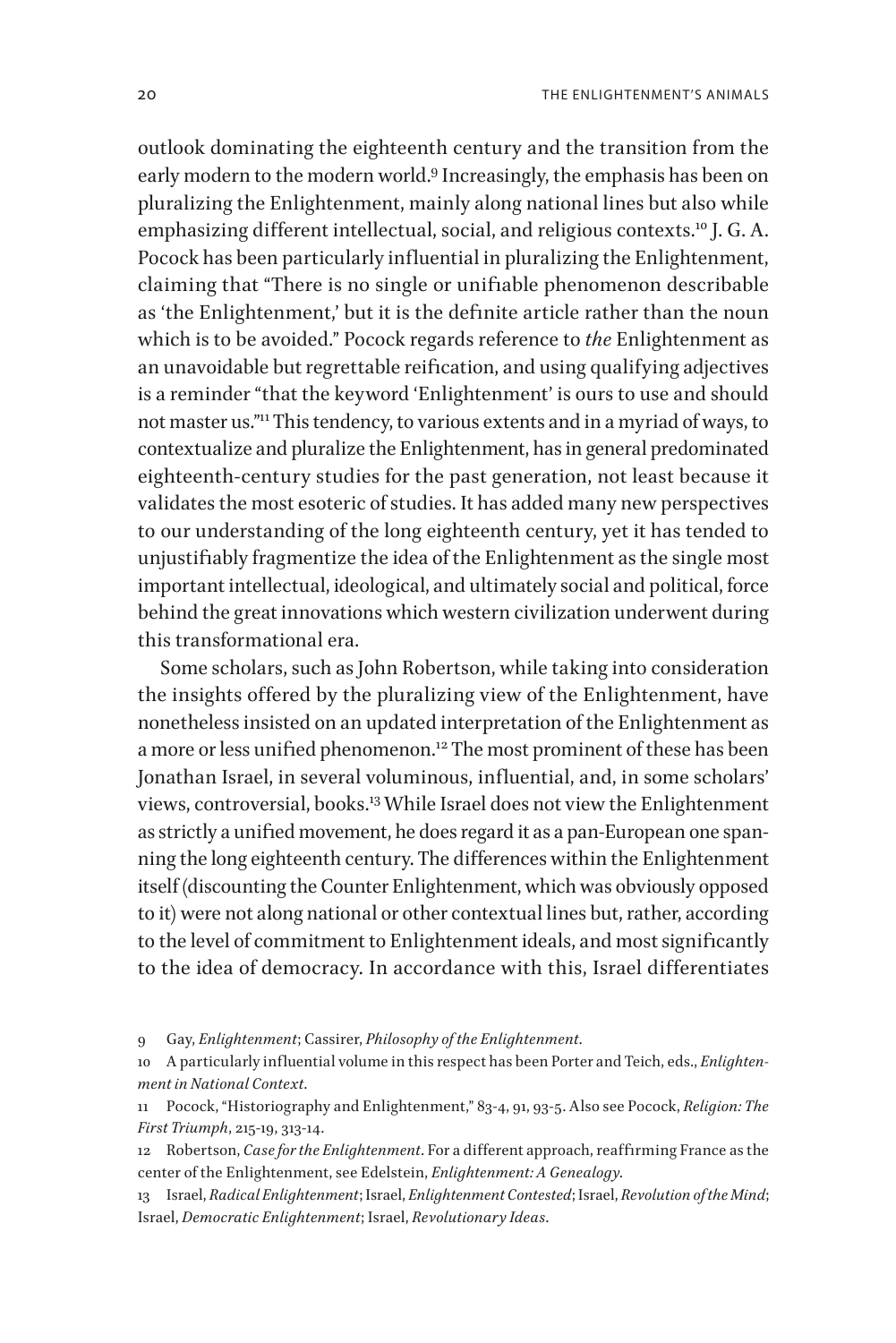between the Moderate and the Radical Enlightenments. It is the latter which he sees as evincing the true Enlightenment, as it was manifested in the initial stages of the French Revolution before it was corrupted by Robespierre and his ilk, whom Israel regards as enemies of the Enlightenment. Furthermore, Israel sees the roots of the Radical Enlightenment in the Spinozism of seventeenth-century Holland. It is beyond the scope of our discussion to go in detail into the many criticisms which have been leveled at Israel's interpretation, particularly regarding the Spinozistic roots of the Enlightenment, but also against his generalizing claims about its nature and its role in the revolutions of the late eighteenth century. Some of these criticisms, particularly on specific points, no doubt have merit. Yet such a wide-ranging overview of the intellectual history of the Enlightenment has been offered by no one else, not even by Peter Gay, and it seems petty to look for specific faults and imprecisions, which are bound to occur in such a wide-ranging survey. If nothing else, Israel's work has made it once more legitimate to seriously consider the Enlightenment in a general way, and this is a welcome correction to many years of studies which have become esoteric even among scholars of the eighteenth century. For my own part, if there is one point on which I disagree with Israel, it is that I view the differences between the Moderate and Radical Enlightenments as less emphatic than he does, and therefore the Enlightenment as even more unified.<sup>14</sup>

How does the history of attitudes toward animals figure into this whole debate? No doubt this seems precisely one of those fields which are esoteric, or at least highly specialized, to an extent which makes it the province of specialists, not of those interested in the Enlightenment in general. This, no doubt, is to the detriment of scholars from both ends of this spectrum. In any event, the initial tendency would be to view the rise of a seemingly greater, more modern, moral sensitivity to animals as part of the generally democratizing current of the Radical Enlightenment. This, however, would be a mistake. A radical figure like the Scotsman John Oswald could indeed couple an extreme advocacy of animal rights with a commitment to political revolutionary principles, dying in battle in the revolutionary army in France.<sup>15</sup> Yet Oswald was a rare anomaly. As will become clear throughout the following pages, recognition of animal sentience, and of at least some level of ethical consideration of animals, became a commonplace in the eighteenth century. This would suggest that the Moderate Enlightenment, rather than the Radical Enlightenment, was perhaps the main vehicle for

14 Wolloch, "Natural Disasters."

15 On Oswald see chapter 6 below; and Wolloch, *Subjugated Animals*, 62-3, 126.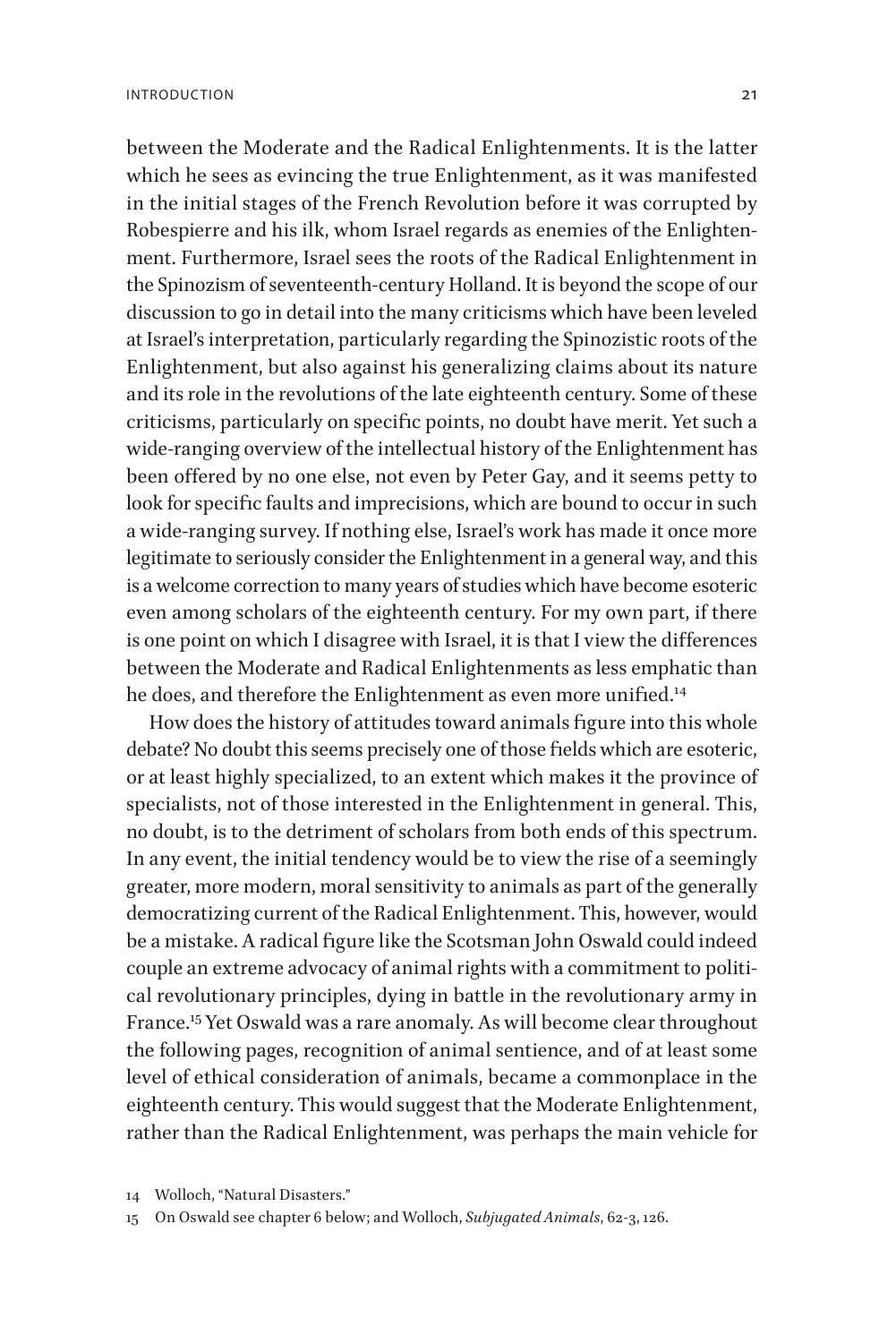effective long-term changes and improvements in the treatment of animals. Furthermore, as already noted, this seemingly new sensitivity to animals was itself a manifestation of a growing distance from the natural world and thus, ironically, of a new type of human control of this world.

Spinoza himself, as I have argued elsewhere, was in fact surprisingly insensitive to the need for an ethical consideration of animals.<sup>16</sup> Therefore, if one were to insist on the Spinozistic origins of the Radical Enlightenment and on the rise of an ethical consideration of animals as part of the Radical Enlightenment, it would be necessary to differentiate between Spinoza himself and subsequent Spinozistic philosophy (in itself a perfectly possible differentiation) and to document the connection between the Radical Enlightenment and discussions of animals. The latter is a much more difficult task, though perhaps not an impossible one. From a different perspective, the following pages will emphasize that many innovations in the consideration of animals during the long eighteenth century were developed initially, if not always in elaborate form, in seventeenth-century Holland, not least in the art of the Dutch Golden Age. This would tend to corroborate the place of Holland in the emergence of Enlightenment culture as it relates to animals, if not specifically emphasizing Spinoza. More broadly, the significant attention which developments in seventeenth-century Holland and eighteenth-century Scotland receive in the following pages underscores the unified view of the Enlightenment as both a pan-European phenomenon, and one which straddled both ends of the long eighteenth century.

Again, how this interacts with any clear view of progress in the human treatment of animals is a more complicated issue. Our unhistorical tendency from a presentist perspective is to view improvements in the treatment of animals in the nineteenth century, for example in the rise of various societies for the prevention of cruelty to animals, as a clear sign of such progress, and the natural assumption is to locate their ideological origins in earlier Enlightenment thought. Yet, even given such progress, it was intertwined with increasing industrial utilization of animals, also the product of Enlightenment economic and scientific progress. The latter point might initially offer the possibility of a critical view of the Enlightenment and its seemingly insensitive domination of nature and animals. Over the years many philosophers, and not a few historians, have succumbed to this unhistorical and erroneous view of the Enlightenment, whether specifically regarding its attitude toward nature or, from an even more general perspective, severely critiquing the so-called "dialectic of the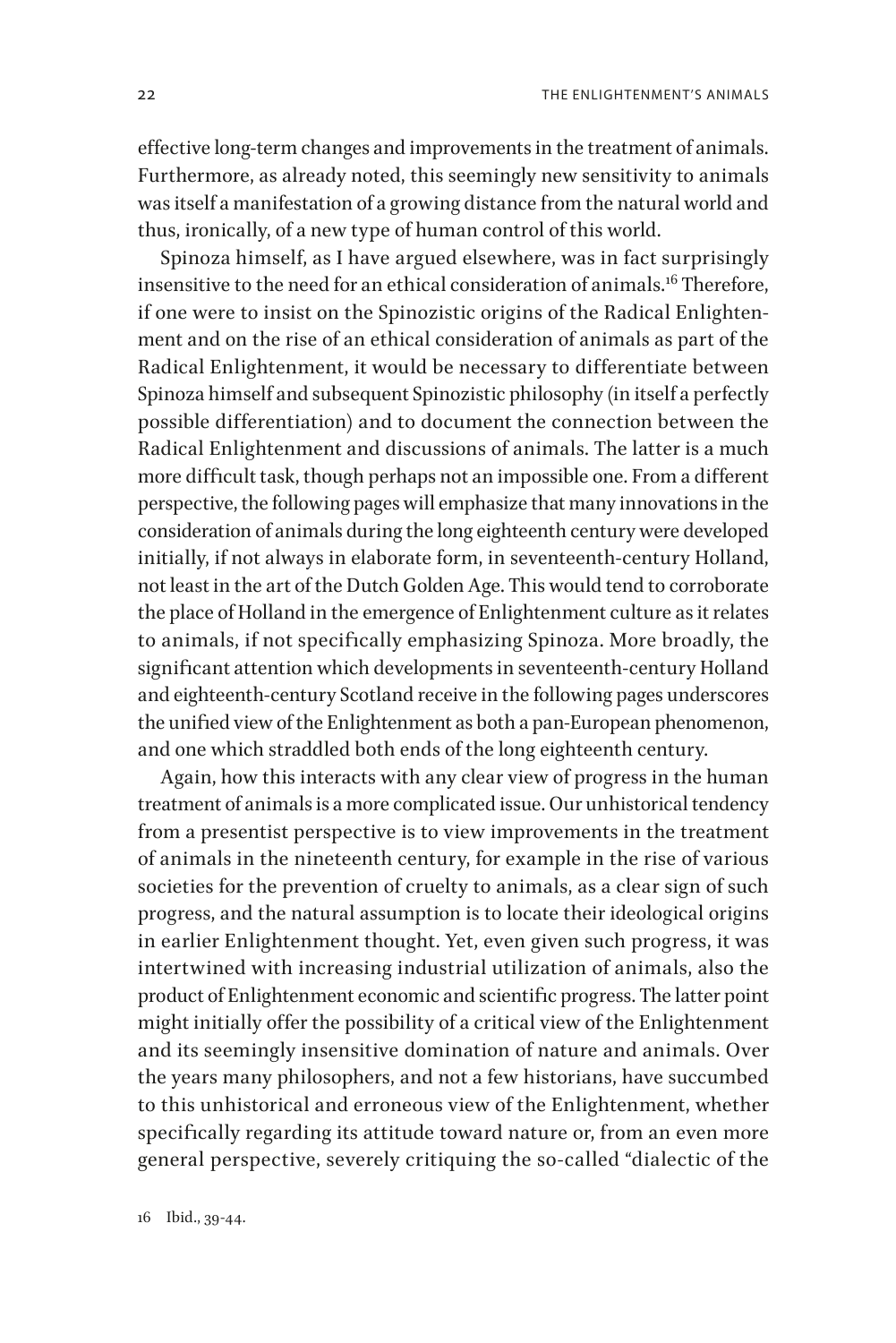Enlightenment." However, if we limit ourselves to animals for a moment, such a view is even more unsubstantiated than the initial urge to connect the proclaimed improvement in the treatment of animals to eighteenthcentury developments and the Radical Enlightenment. The Enlightenment was the source of most of the social and political progress we have made in the last three centuries, yet the story of its influence has not been a linear or simple one, and this is particularly true regarding the development of the treatment of animals.

Interestingly, therefore, a consideration of Enlightenment views of animals can contribute to our understanding of the Enlightenment in general, and of its considerations of more oft-studied human topics in the cultural, social, economic, and even political realms. The immediate tendency of trying to consider eighteenth-century attitudes toward animals would be to begin with the more well-known historical studies and debates of Enlightenment approaches to human issues in all these fields and to extrapolate from these to animal issues. However, this would tend to create problems of expectation – for example of "animal developments" comparable to the rise of new approaches to politics, whether these refer to the Radical Enlightenment's espousal of early ideas regarding universal suffrage (from which the Moderate Enlightenment by and large shrank) or to the actual revolutions of the late eighteenth century. How, if at all, such comparisons can be made based on serious historical evidence is no easy challenge. But to go even further, we might ask whether the opposite inference might also be possible – in other words, to begin with the study of animals and try to extrapolate from this to a novel perspective on traditional historiographical debates about human topics in the eighteenth century. The complicated relationship between the growing ethical sensitivity to animals and the growing distance of urban culture from nature, which, again, was relevant to nature in general, might, for example, pose interesting questions and qualifications regarding any simple tale of progress regarding human, or animal, rights. The fact is that the "Whiggish" view of progress, which in my opinion remains generally valid, can only gain in depth and sophistication by confronting such issues and complications. At this early stage of my own thinking about this problem, the only solution I can see on the horizon is to somehow view the development of attitudes toward animals in the long eighteenth century as predominantly part of the Moderate Enlightenment. On the one hand this would explain the moderate rather than radical limits to the modern sensitivity to animals which developed during this period, and on the other hand it will at the same time explain how this sensitivity, qua its limited nature, was able to gain a lasting foothold in modern